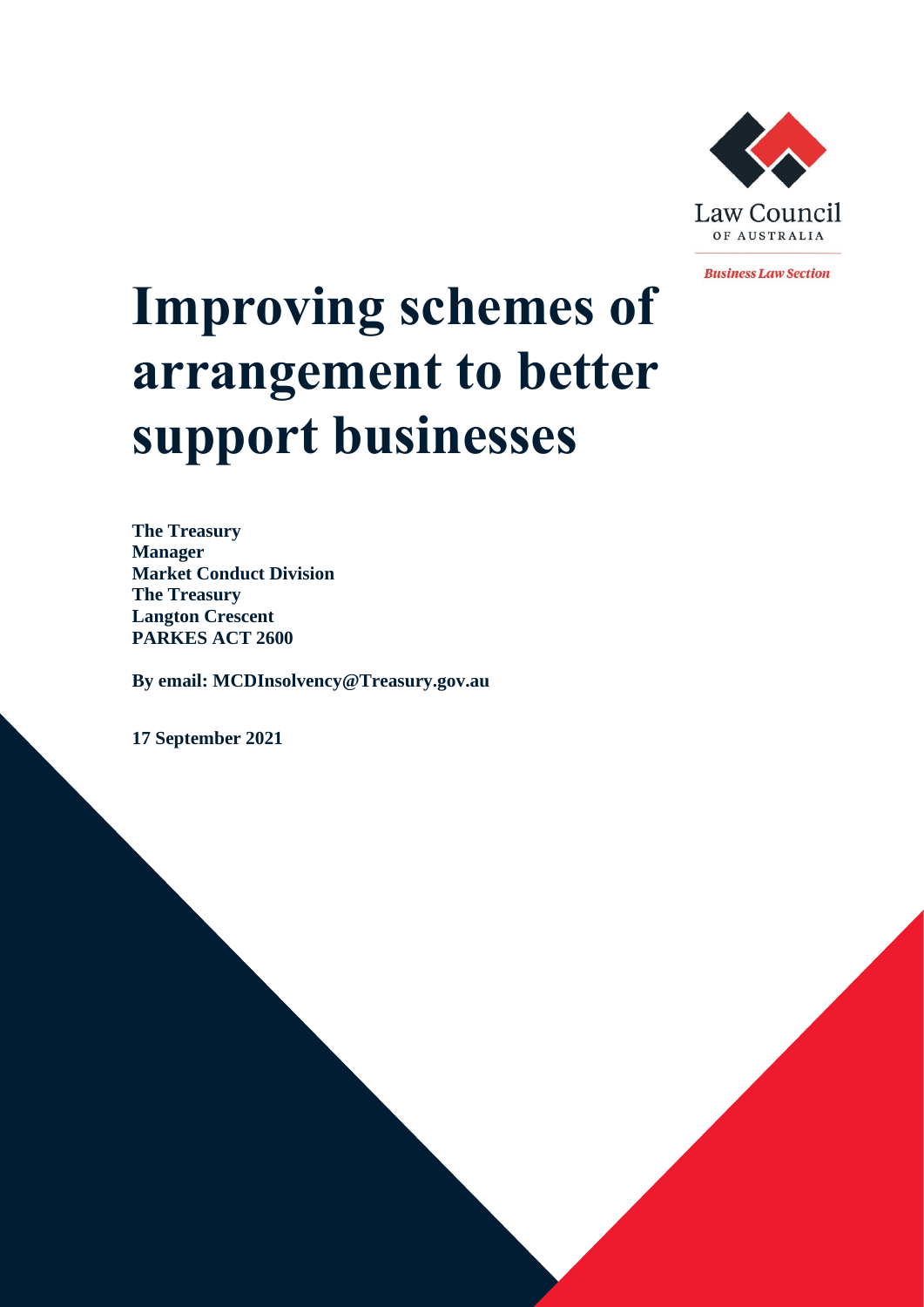# **Table of Contents**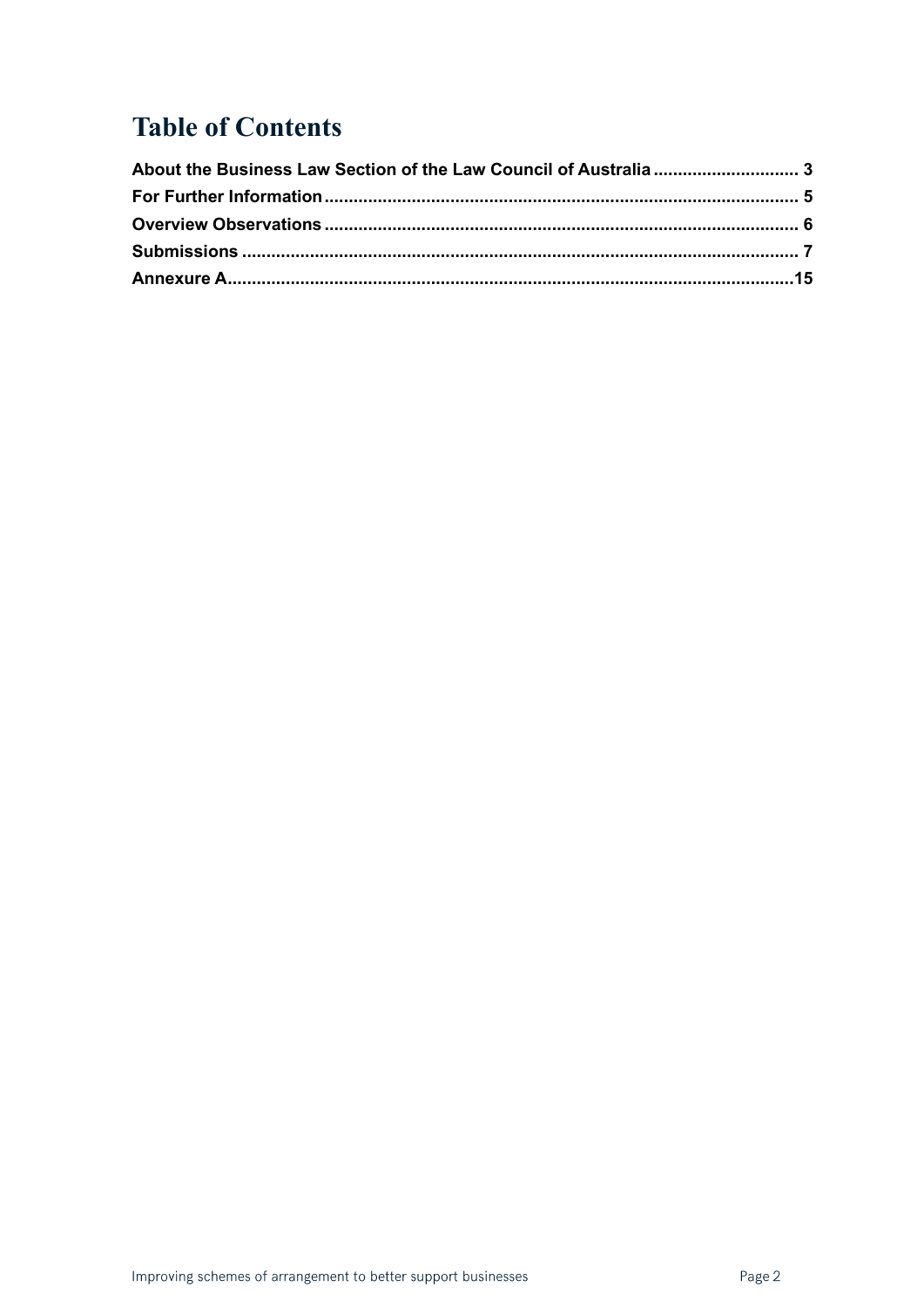# <span id="page-2-0"></span>About the Business Law Section of the Law Council of Australia

The Business Law Section was established in August 1980 by the Law Council of Australia with jurisdiction in all matters pertaining to business law. It is governed by a set of by-laws adopted by the Law Council and the members of the Section. The Business Law Section conducts itself as a section of the Law Council of Australia Limited.

The Business Law Section provides a forum through which lawyers and others interested in law affecting business can discuss current issues, debate and contribute to the process of law reform in Australia, as well as enhance their professional skills.

The Law Council of Australia Limited itself is a representative body with its members being:

- Australian Capital Territory Bar Association
- Australian Capital Territory Law Society
- Bar Association of Queensland Inc
- Law Institute of Victoria
- Law Society of New South Wales
- Law Society of South Australia
- Law Society of Tasmania
- Law Society Northern Territory
- Law Society of Western Australia
- New South Wales Bar Association
- Queensland Law Society
- South Australian Bar Association
- Tasmanian Bar
- Law Firms Australia
- The Victorian Bar Inc.
- Western Australian Bar Association

Operating as a section of the Law Council, the Business Law Section is often called upon to make or assist in making submissions for the Law Council in areas of business law applicable on a national basis.

Currently the Business Law Section has approximately 900 members. It currently has 15 specialist committees and working groups:

- Competition & Consumer Law Committee
- Construction & Infrastructure Law Committee
- Corporations Law Committee
- Customs & International Transactions Committee
- Digital Commerce Committee
- Financial Services Committee
- Foreign Corrupt Practices Working Group
- Foreign Investment Committee
- Insolvency & Reconstruction Law Committee
- Intellectual Property Committee
- Media & Communications Committee
- Privacy Law Committee
- SME Business Law Committee
- Taxation Law Committee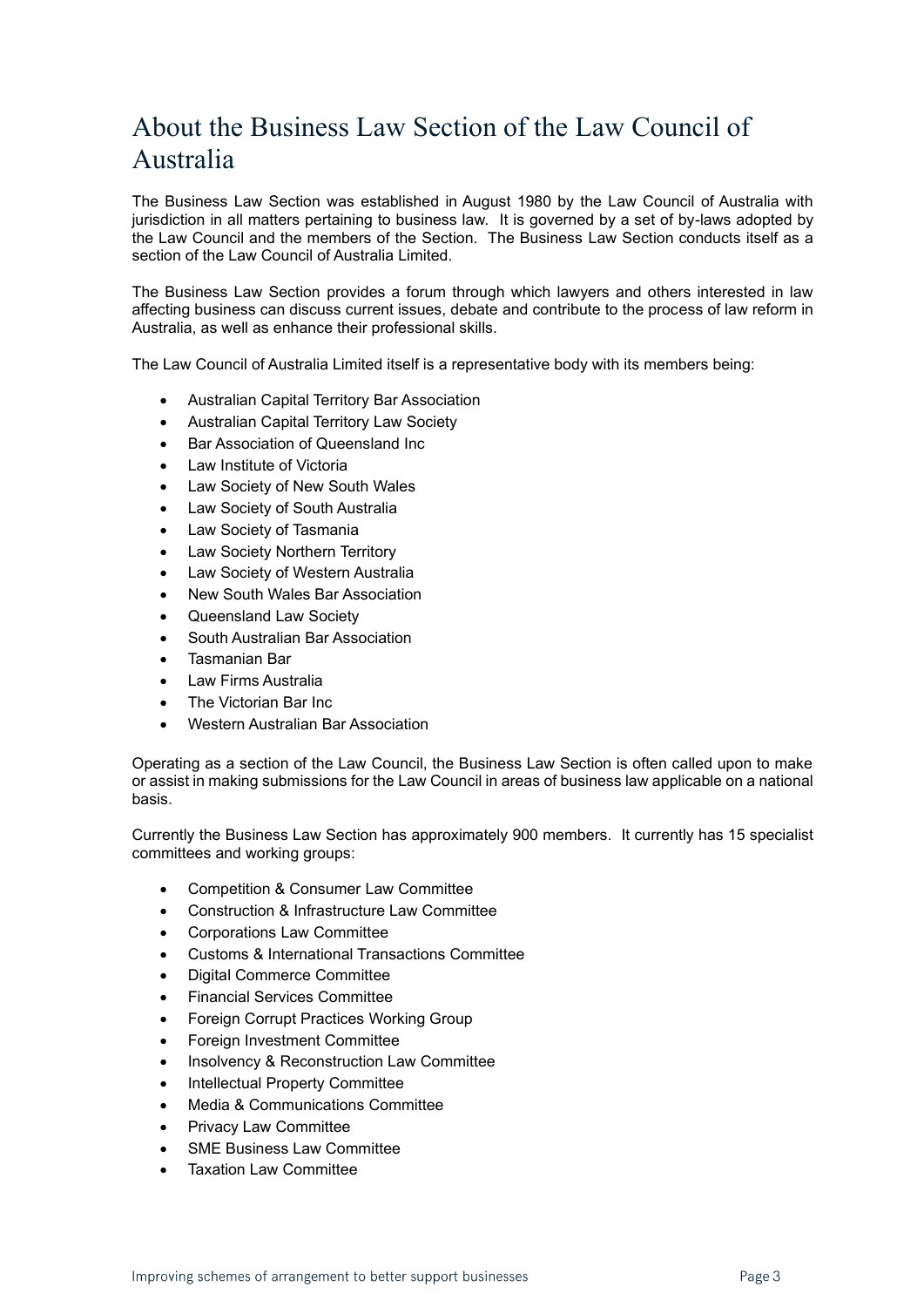• Technology in Mergers & Acquisitions Working Group

As different or newer areas of business law develop, the Business Law Section evolves to meet the needs or objectives of its members in emerging areas by establishing new working groups or committees, depending on how it may better achieve its objectives.

The Section has an Executive Committee of 11 members drawn from different states and territories and fields of practice. The Executive Committees meet quarterly to set objectives, policy and priorities for the Section.

Current members of the Executive are:

- Mr Greg Rodgers, Chair
- Mr Mark Friezer, Deputy Chair
- Mr Philip Argy, Treasurer
- Ms Rebecca Maslen-Stannage
- Professor Pamela Hanrahan
- Mr John Keeves
- Mr Frank O'Loughlin
- Ms Rachel Webber
- Ms Caroline Coops
- Dr Elizabeth Boros
- Mr Adrian Varrasso

The Section's administration team serves the Section nationally and is based in the Law Council's offices in Canberra.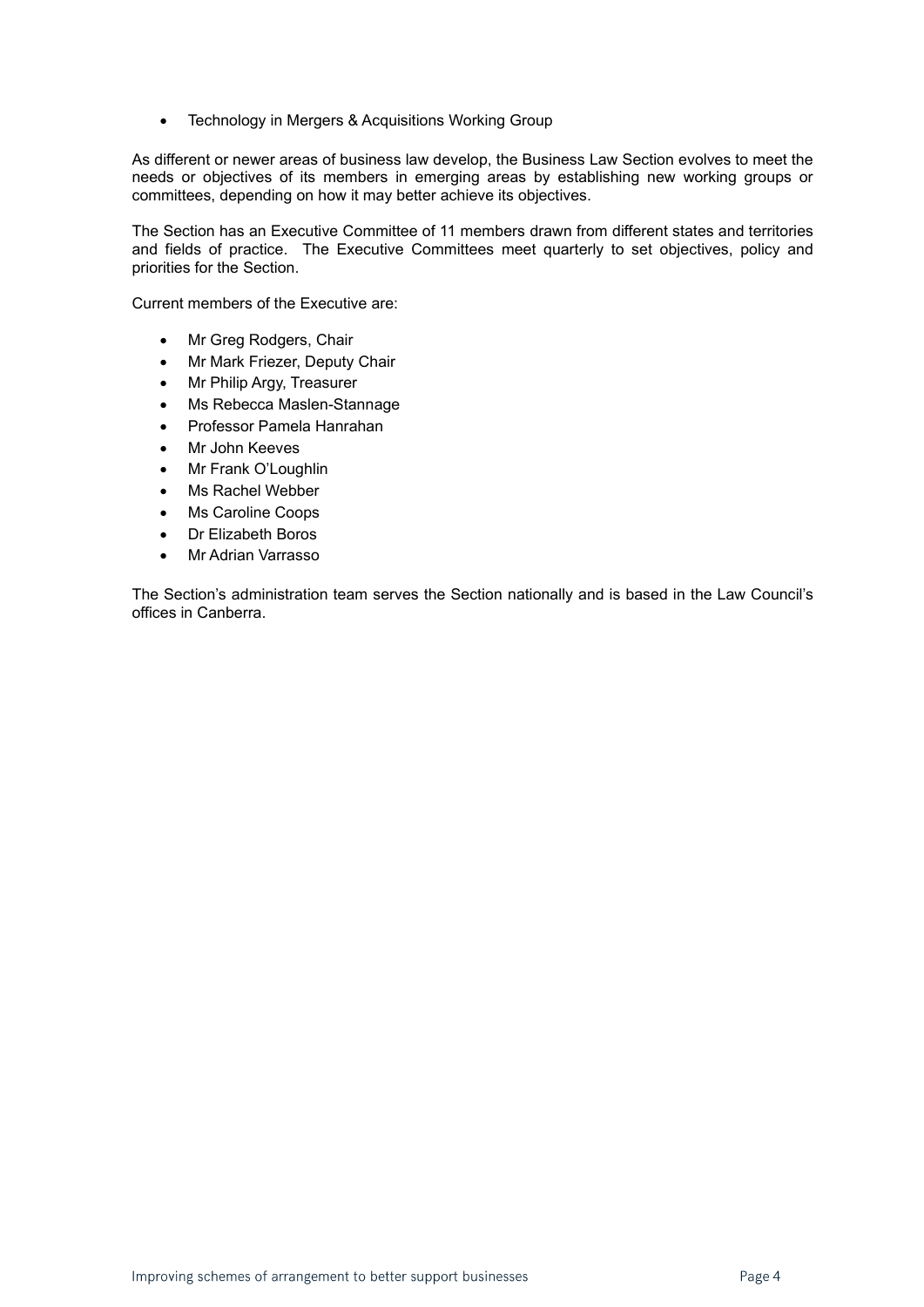## <span id="page-4-0"></span>For Further Information

This submission is in response to the consultation paper *Helping Companies Restructure*  by Improving Schemes of Arrangement<sup>1</sup> (Consultation Paper) and has been prepared by the Insolvency and Restructuring Committee (the **Committee**) of the Business Law Section of the Law Council of Australia.

The Section would be pleased to discuss any aspect of this submission.

Any queries can be directed to the chair of the Committee, Scott Butler, on 0448 939 439 or at [Scott.Butler@hallandwilcox.com.au.](mailto:Scott.Butler@hallandwilcox.com.au)

With compliments

hoxen

**Greg Rodgers Chair, Business Law Section**

<sup>1</sup> Paper issued by the Treasury dated 2 August 2021 (https://treasury.gov.au/consultation/c2021-190907)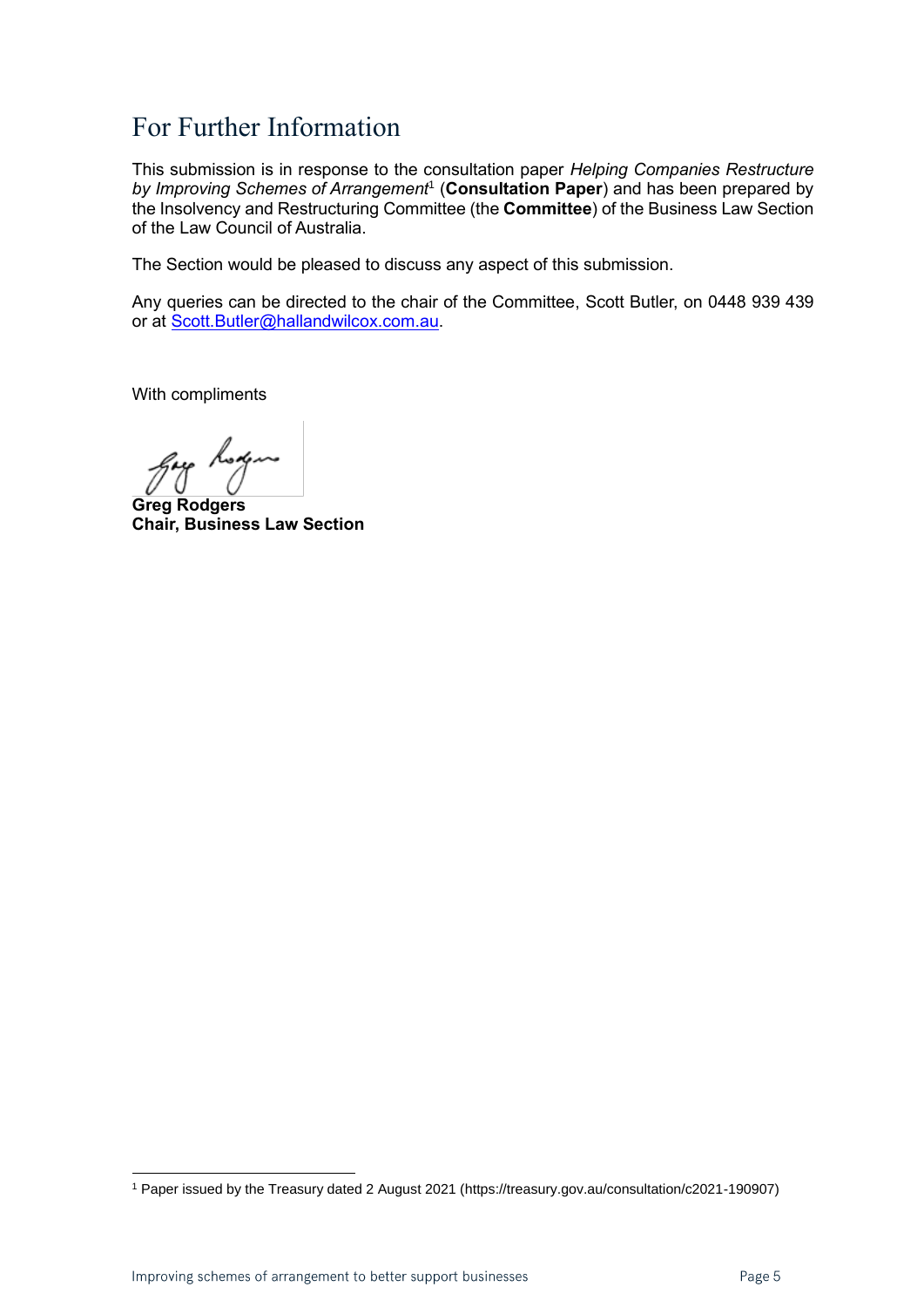## <span id="page-5-0"></span>Overview Observations

- 1. The scheme of arrangement procedure contained in Part 5.1 of the *Corporations Act 2001* (Cth) (the **Act**), as regards creditors' schemes, in its current form has worked well and provided a useful and flexible mechanism to put in place arrangements between a  $l$ arge company<sup>2</sup> and its creditors or a class of its creditors. This has been particularly so following the introduction of the voluntary administration regime that has mostly absorbed more straight forward "barring" or "moratorium" arrangements. Since then, the scheme of arrangement procedure has been principally used to implement restructuring arrangements involving one or more classes of secured creditors of large enterprises or introducing efficiencies or compromises to facilitate large scale liquidations.
- 2. The Law Council encourages useful improvements to and, where appropriate, modernisation of the process for creditors' schemes of arrangement, and some suggestions are provided below in this regard.
- 3. However, practical experience has not suggested that the lack of an automatic moratorium has meant that fewer creditors' schemes are proposed or that companies have been impeded from proposing creditors' schemes.
- 4. There is much to be said for a broader review in relation to what reforms could be introduced to further support the restructuring of financially distressed businesses in the Australian context, particularly businesses other than large scale enterprises. Such a review could consider not only schemes of arrangement, but also whether further improvements could be made to the voluntary administration process in Part 5.3A of the Act, the restructuring process in Part 5.3B of the Act, as well as whether other processes could be adapted in this jurisdiction such as the company voluntary arrangement (**CVA**) 3 or the Part A1 moratorium<sup>4</sup> processes enacted in the United Kingdom.
- 5. Expansion and/or clarification of the discretionary moratorium power of the Court under s 411(16) should be considered. This may include modernising the language used in the section, confirming that the order applies to future and existing proceedings and clarifying that orders can be made to restrict enforcement of security or the rights of owners to recover their property (on appropriate terms).
- 6. Annexure A to this submission provides some additional general commentary on the legal framework of schemes of arrangement in Australia, potential advantages and disadvantages of that framework and some case examples of how schemes have been used recently in Australia.

<sup>2</sup> Or other Part 5.1 Body.

<sup>3</sup> See Part I of the *Insolvency Act 1986* (UK).

<sup>4</sup> See Annexure A at section 7.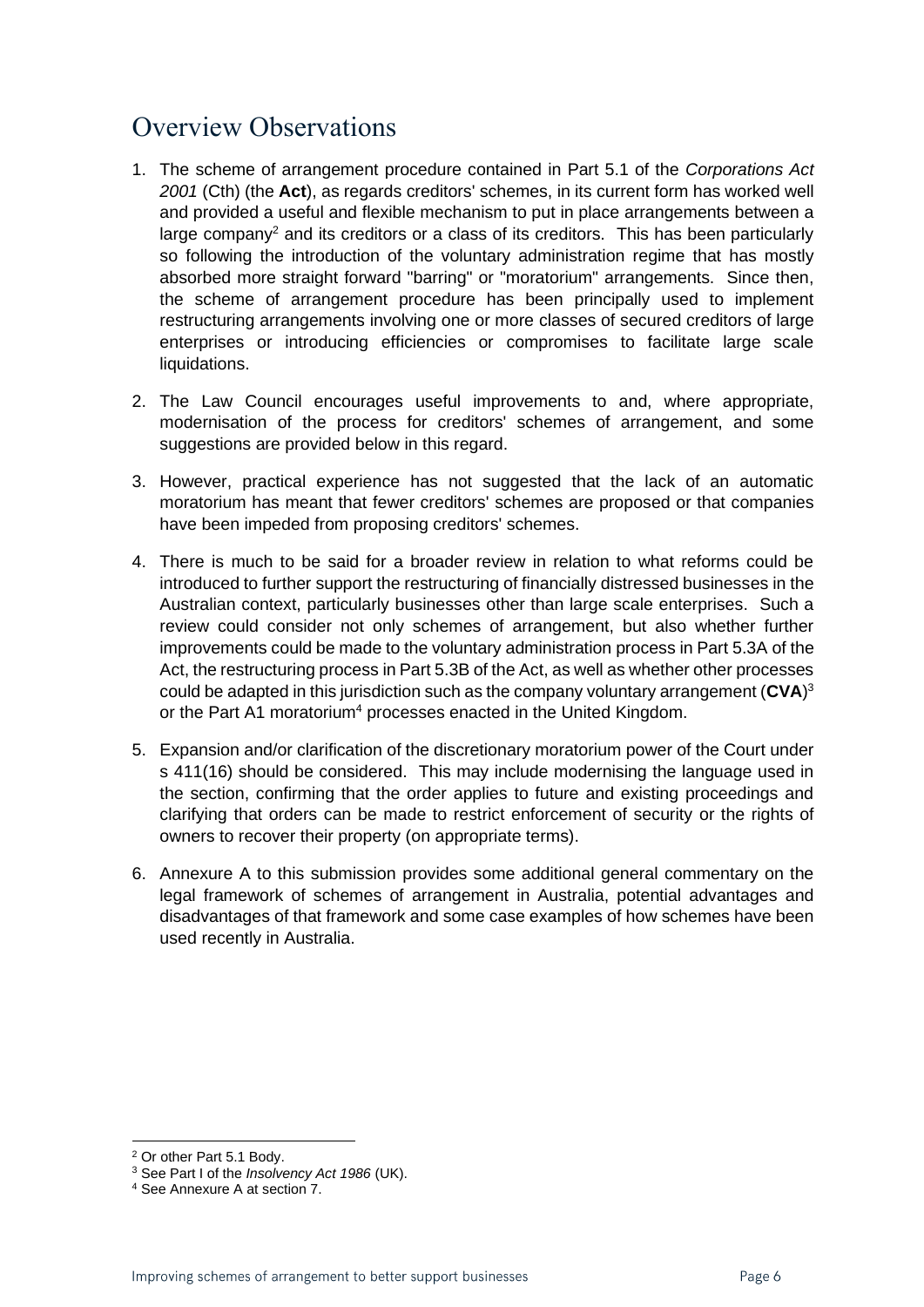# <span id="page-6-0"></span>Submissions

**Question 1**: Should an automatic moratorium apply from the time that a Company proposes a scheme of arrangement? Should the automatic moratorium apply to debt incurred by the Company in the automatic moratorium period?

- 1. Recent practical experience has not suggested that the lack of an automatic moratorium is impeding the use of creditors' schemes of arrangement such as to indicate that the current regime requires reform. Two notable options presently exist to prevent creditors from enforcing rights to stifle a proposed creditors' scheme, namely a negotiated "standstill" and the statutory protections afforded by ss 411(16), 415D and 415F of the Act.
- 2. A desirable feature of the scheme of arrangement procedure is the breadth of the types of arrangements which can be proposed between a company and a class of its creditors. An automatic moratorium may not be necessary or appropriate in all situations. Examples of this type of situation include where the scheme is proposed by a company already in liquidation to improve the efficiency of the liquidation process, or where the scheme is to be proposed with a class of syndicated secured lenders where there is already significant support within the lender group for a scheme. In the "sophisticated" market, schemes of arrangement are usually preceded by a restructuring support agreement (or similar agreement) negotiated with a significant majority of the proposed class of the relevant creditors to be schemed. The restructuring support agreement in practice often includes "standstill" type provisions by which the supporting creditors that have entered into that agreement agree not to enforce, nor support the enforcement of, their security whilst the scheme is being proposed.
- 3. The existing legislative framework has the following moratorium provisions:
	- the discretionary moratorium which may be ordered under s 411(16) of the Act; and
	- the stay on enforcing rights provided for under ss 415D and 415F of the Act.
- 4. Annexure A contains more detailed commentary on the operation of these provisions.
- 5. Where a scheme proposal can be formulated, the Courts have demonstrated a preparedness to exercise the discretion to order a moratorium in terms of s 411(16) of the Act in appropriate cases.<sup>5</sup> Such an order can be made to address a risk that individual steps taken by creditors could give rise to a preference or bring about a frustration of the scheme procedure potentially forcing the company into voluntary administration or liquidation.<sup>6</sup> An alternative to introducing the automatic moratorium is expanding and/or clarifying the power of the Court under s 411(16). This may include modernising the language used in the section, clarifying that the order applies to future and existing proceedings and clarifying that orders can be made to restrict enforcement of security or the recovery of leased property (on appropriate terms). The role of the Court in initiating the moratorium also affords both a safeguard against misuse and the

<sup>5</sup> See, for example, *Re Boart Longyear Limited* [2017] NSWSC 537 at [12] - [13].

<sup>6</sup> See *Re Boart Longyear Limited* [2017] NSWSC 537 at [13].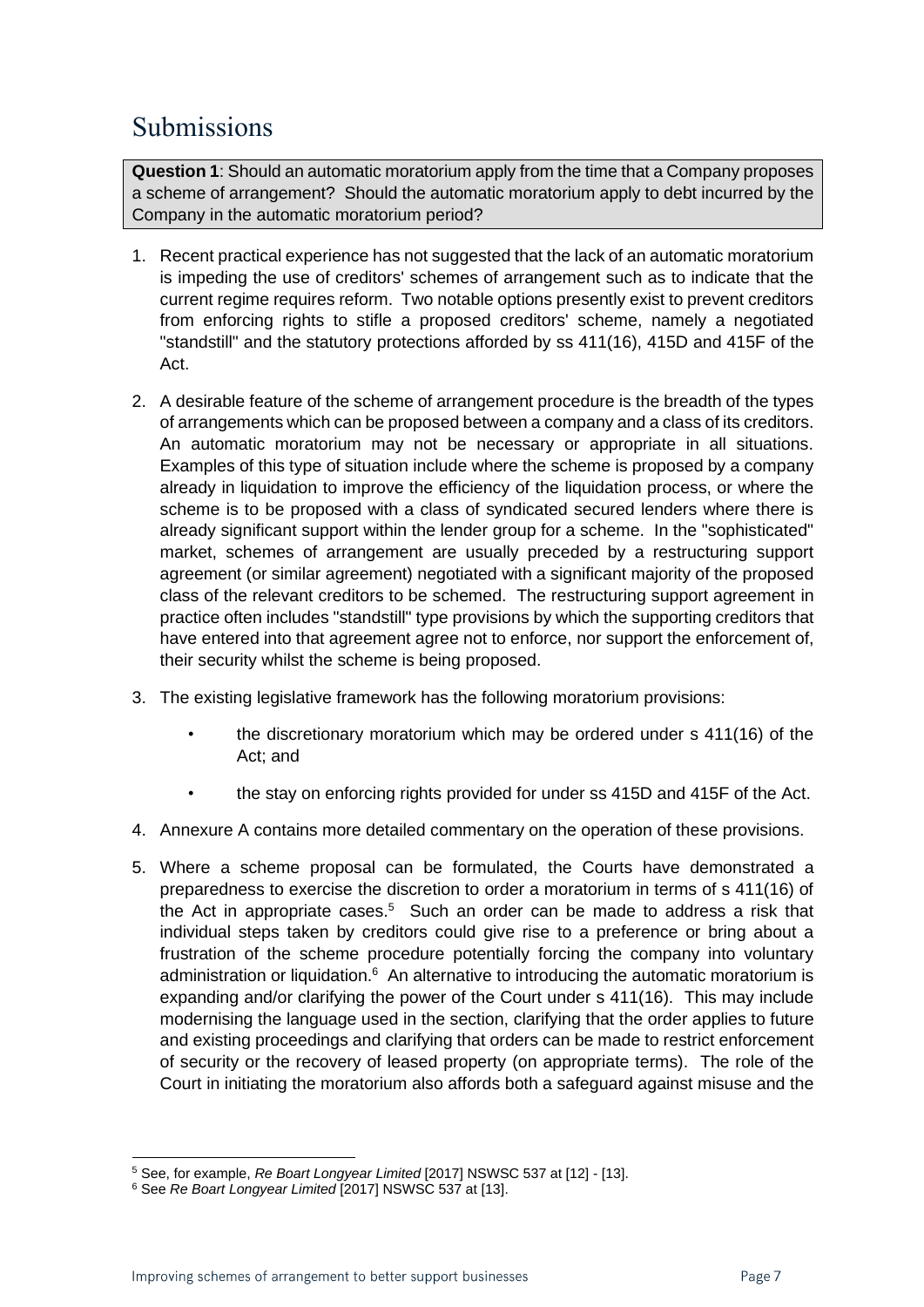capacity to mould the form of the moratorium to the circumstances of particular situations and set conditions to protect the interests of creditors where appropriate.

- 6. In addition, in relation to contracts made from 1 July 2018, the "ipso facto" reforms provide some further protections where the scheme of arrangement is sought to avoid the winding up of the company, subject to a number of policy based exceptions.<sup>7</sup>
- 7. That being said, other jurisdictions (e.g. the United Kingdom and Singapore) have introduced regimes which allow a company to invoke a brief automatic moratorium which can be used to propose a scheme of arrangement. If it were considered appropriate to introduce reforms in Australia to permit a similar automatic moratorium pending the formulation of a proposed scheme, a preferred model would be that the company could elect by appropriate notice to invoke an automatic moratorium for a short period (say 20 business days) with the continuation thereafter being at the discretion of the Court. The "opt in" approach may also be crafted such that the automatic moratorium only applies to a certain class or classes of creditors with which the scheme would be proposed.
- 8. In considering whether a moratorium should be introduced at an earlier time and in advance of a formulated scheme proposed, it is important to consider the impacts of such a moratorium on the rights of creditors and the possibility that the process could be misused. Under the scheme of arrangement procedure, there is no independent person appointed to the company whilst the scheme is being proposed who can scrutinise whether a moratorium is appropriate or should be continued. This dictates that any automatic moratorium period should be short, with the Court having the power to extend or terminate the moratorium.
- 9. It is accepted that only a relatively small number of creditors' schemes are approved each year. It is possible that an automatic moratorium, beyond that currently provided in s 415D of the Act, may encourage more companies to use creditors' schemes to facilitate restructures. However, schemes of arrangement are a special type of procedure, not suitable for all types of companies, and any automatic moratorium is probably only appropriate for certain companies in certain situations. Further, given the intensive nature of the scheme process (and the concomitant costs of the exercise), it questionable whether an expanded automatic moratorium would lead to a significant increase of the process being used.
- 10. If an automatic moratorium was to be made available, creditors affected by the moratorium should be given notice of the moratorium and the ability to apply to Court to terminate or modify the moratorium.
- 11. In any event, and whether improved or not, s 411(16) should be retained so that it can be utilised in situations where it is appropriate to do so. As to the second part of question 1, please refer to the response to question 6 below.
- 12. The responses to questions 2, 3, 4 and 6 should be read having regard to the response to this question.

<sup>7</sup> See *Corporations Regulations 2001* (Cth) r 5.3A.50 and the *Corporations (Stay on Enforcing Certain Rights) Declaration 2018* (Cth)*.* Section 17 of the *Treasury Laws Amendment (2017 Enterprise Incentives No. 2) Act 2017* (Cth) provides that the "ipso facto" protections only apply to contracts entered into at or after 1 July 2018*.*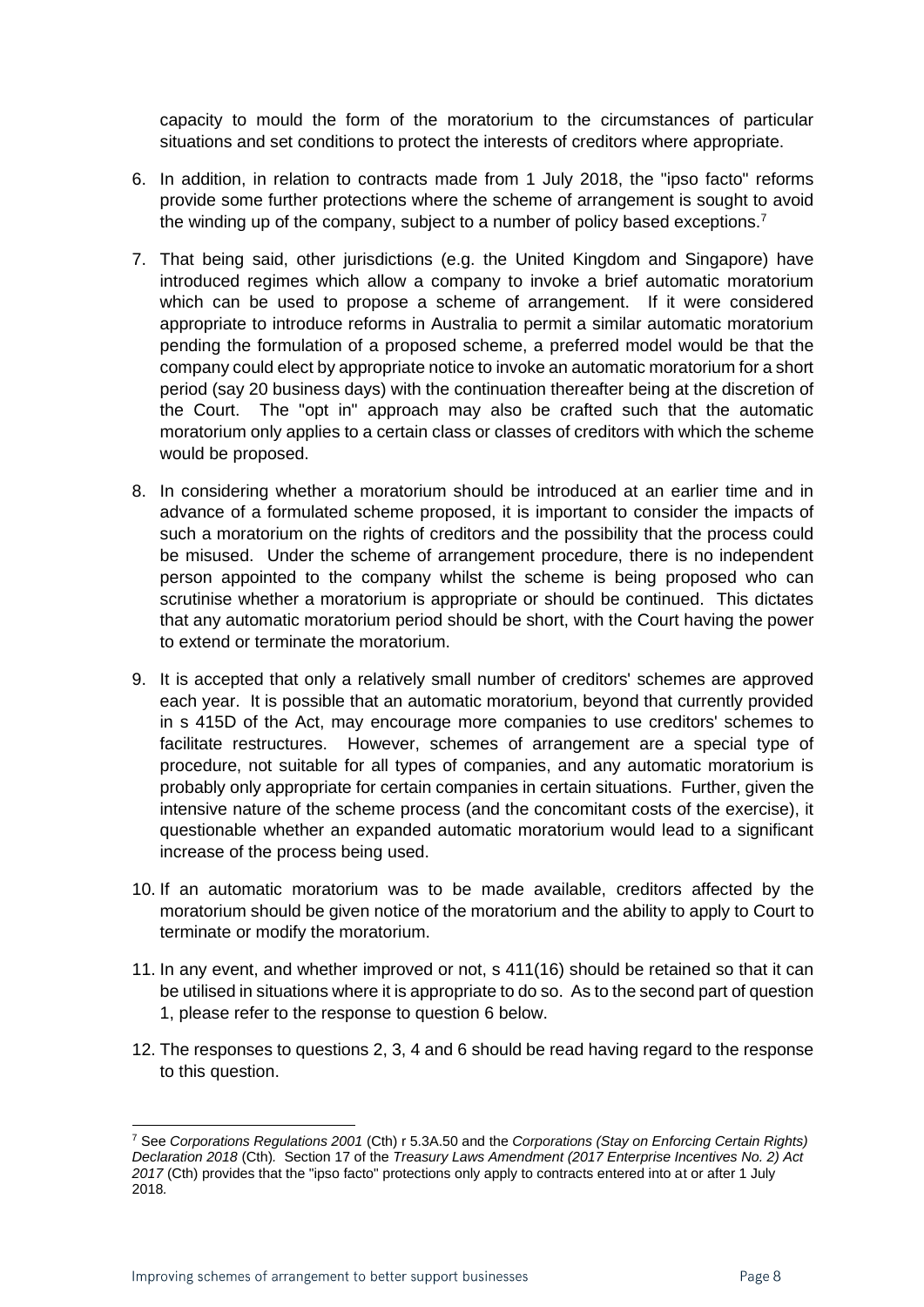**Question 2**: Would the moratorium applied during voluntary administration be a suitable model on which to base an automatic moratorium applied during a scheme of arrangement? Are any adjustments to this regime required to account for the scheme context? Should the Court be granted the power to modify or vary the automatic stay?

- 13. The automatic moratorium which applies on the appointment of a voluntary administrator is now a relatively well understood reference point. However, that may not, of itself, make it the suitable model. In a voluntary administration, creditors' rights are protected insofar as control of the company moves to the voluntary administrator; whereas the directors remain in control whilst a scheme of arrangement is being proposed (except in cases where the scheme company is already in a form of external administration such as liquidation).
- 14. There appear to be several possible models for an automatic moratorium, including the following:
	- that the automatic moratorium only applies to the creditors with which the compromise or arrangement would be proposed and prevents the exercise of an expansive set of rights like in the voluntary administration regime;
	- the automatic moratorium could apply to all creditors but prevent a more limited scope of actions having regard to the differences between the scheme of arrangement procedure and voluntary administration, such as only preventing the commencement of winding up proceedings, appointing a receiver or an administrator by a secured creditor, or execution of any judgment, but does not prevent all litigation against the company (which may be appropriate to continue and be resolved in the normal way);
	- where the moratorium is for a very short period of time before Court review, the automatic moratorium applies to all creditors preventing the exercise of an expansive set of rights like in the voluntary administration regime.
- 15. Where the moratorium affects the exercise of rights by secured creditors under their securities or owners of property, consideration should be given as to whether appropriate protections for secured creditors and owners should be made. There is also presumably a need to consider the exceptions set out to the existing "ipso facto" protections and whether these should be applied to any automatic moratorium on the exercise of rights under securities or by owners of property.
- 16. In any event, the Court should be granted the power to modify, vary or end any automatic stay (as it would have with a discretionary stay).

**Question 3**: When should the automatic moratorium commence and terminate? Are complementary measures (for example, further requirements to notify creditors) necessary to support its commencement?

17. If a broader automatic stay were to be introduced, it is suggested that it should commence at the election of the scheme proponent (rather than be automatic on disclosure or filing of an application under section 411(1) of the Act), but initially be of quite short duration (perhaps 20 business days), and then subject to extension or termination at the discretion of the Court and on any terms or conditions that the Court considers appropriate.<sup>8</sup> Such an election could be made by lodging a process with the

<sup>&</sup>lt;sup>8</sup> In considering whether to grant an extension, the Court could be required to consider whether the continuation of the moratorium is generally in the interests of the company's creditors. Section 440A of the Act may provide an appropriate model for such a test.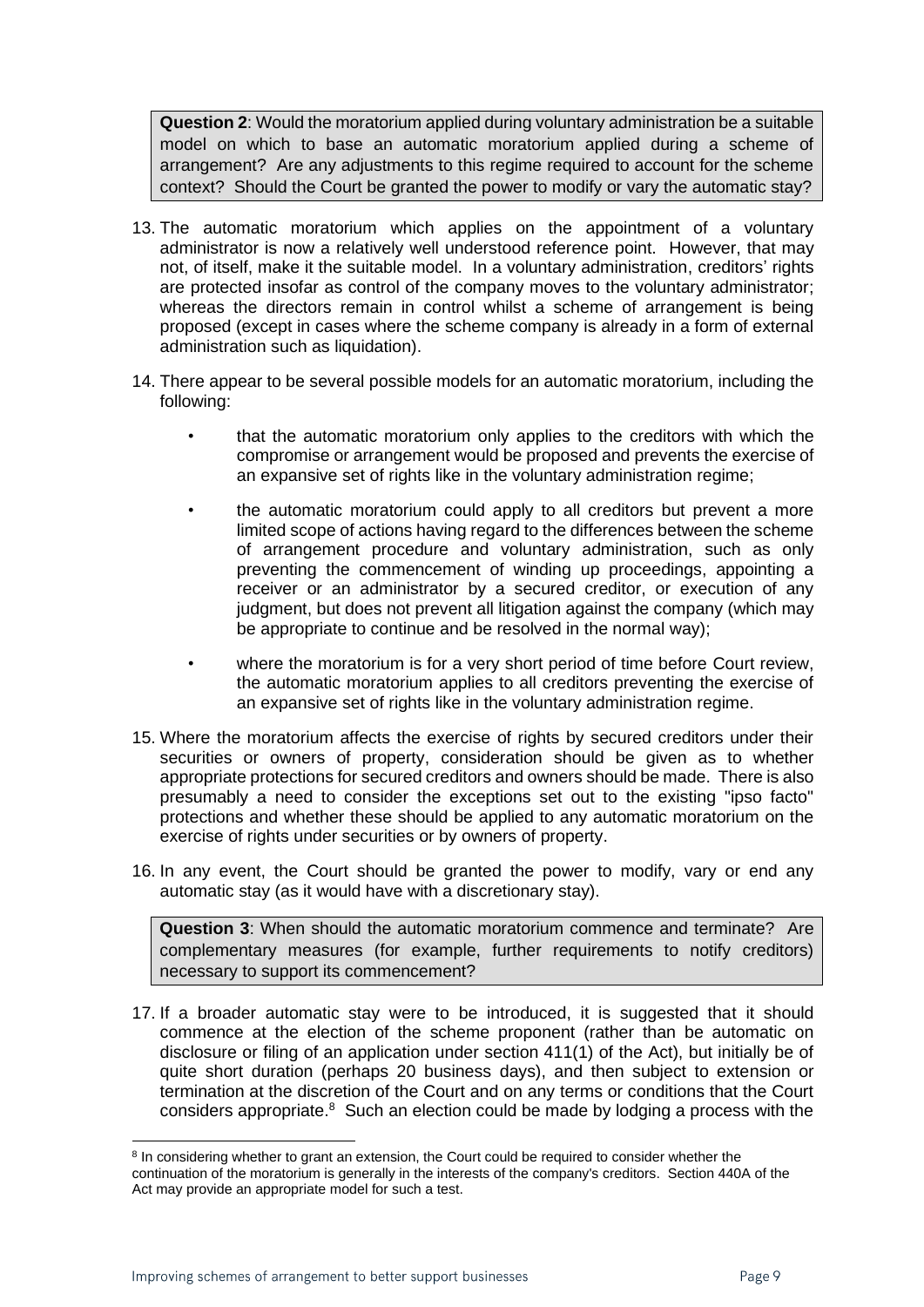Court leading to a hearing within the initial period and/or by lodging an appropriate form with the Australian Securities and Investments Commission (**ASIC**) indicating an intention to propose a creditors' scheme of arrangement which would then appear on an ASIC search.<sup>9</sup>

- 18. As the moratorium will automatically apply, a notice to affected creditors should be given by the scheme proponent at the time of commencement of the moratorium.
- 19. Any automatic moratorium should end at the expiry of the initial 20 business day period, or such longer period if ordered by the Court.
- 20. An alternative model could be an initial automatic moratorium commencing at the same time as the protection under s 415D, but with a more limited duration, and the matter to be reviewed within the initial 20 business day period. The stay on enforcing rights under s 415D commences:
	- if the company is a disclosing company, when the announcement is made; or
	- otherwise, when the application under s 411 is made by the company.

**Question 4**: How long should the automatic moratorium last? Should its continued application be reviewed by the Court at each hearing?

21. See the responses to questions 1 to 3 above. The Court should decide the period of the moratorium and when it should be reviewed, though any affected creditor should have the ability to apply to modify or end the moratorium.

**Question 5**: Are additional protections against liability for insolvent trading required to support any automatic moratorium?

- 22. The existing safe harbour protection in s 588GA provides a defence for a director against liability for insolvent trading where the requirements of that provision are made out. This provision can be relied upon by the directors of a company proposing a scheme of arrangement. This is viewed as an appropriate defence in the context of formulating and proposing a creditors' scheme of arrangement.
- 23. However, the adequacy of this protection in this context should be considered as part of the independent review of the safe harbour protections foreshadowed in the consultation paper. There may be some benefit in a specific provision making it clear that the safe harbour applies to debts incurred whilst the company is proposing a creditors' scheme of arrangement.

**Question 6**: What, if any, additional safeguards should be introduced to protect creditors who extend credit to the Company during the automatic moratorium period?

24. If there is to be an automatic moratorium affecting creditors who extend credit to the company during the automatic moratorium period, then those creditors should be notified of the automatic moratorium. Doing so would let creditors know that they may be prevented from enforcing rights or commencing proceedings (as the case may be) against the company. Creditors can then make their own commercial judgment whether or not to trade or continue trading with the company. Creditors who continue to supply

<sup>&</sup>lt;sup>9</sup> This assumes electronic lodgement and that the notice is available on an ASIC search contemporaneously with its lodgement.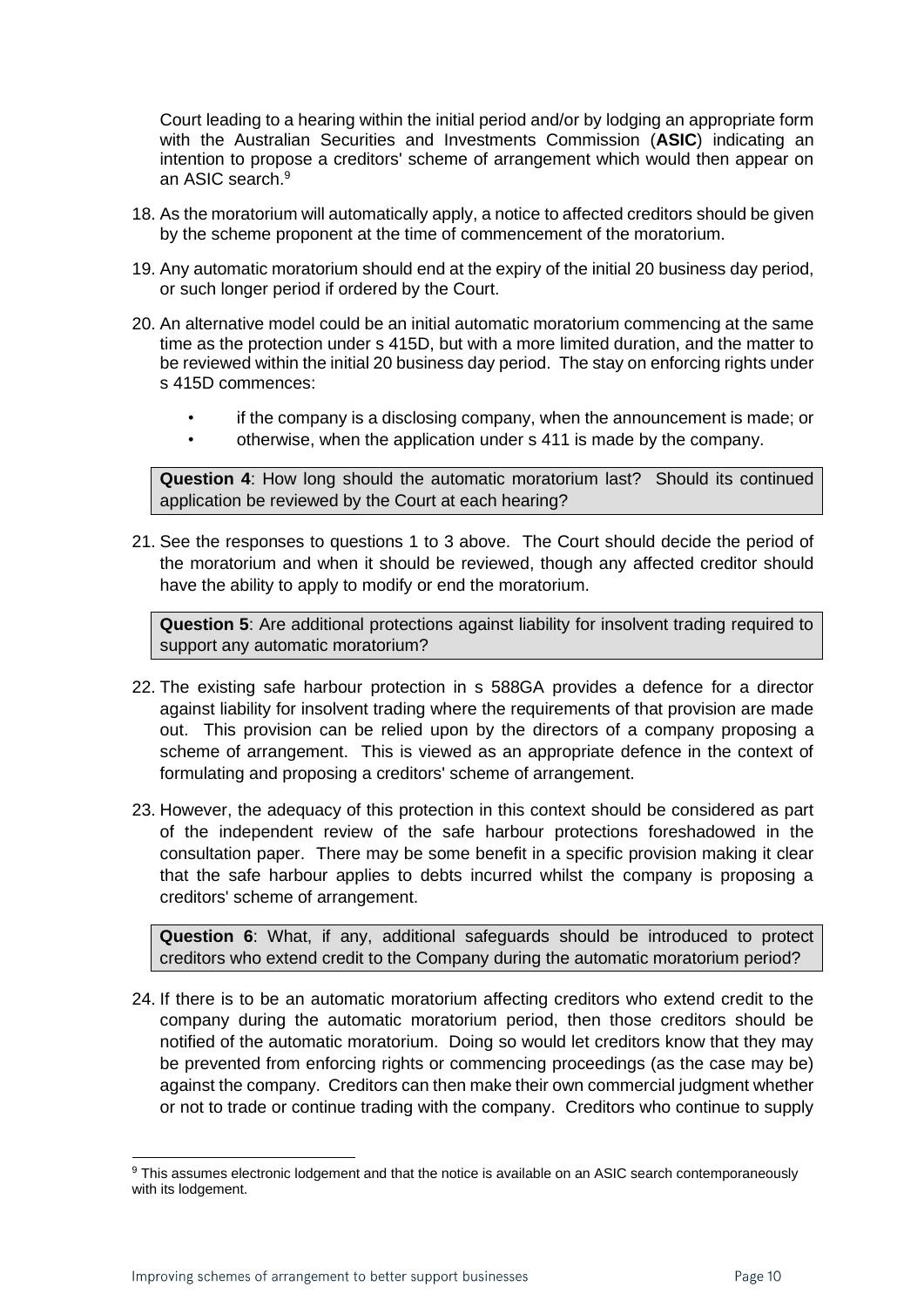with knowledge of the moratorium could negotiate commercial terms they consider appropriate.

- 25. That said, an exception like that provided for the United Kingdom may be sensible. The automatic moratorium in the United Kingdom will end where the company is unable to pay moratorium debt (i.e. debts incurred during the moratorium).<sup>10</sup>
- 26. It is also noted the directors will remain subject to their statutory duties including under ss 180 and 181 of the Act and their general law duties.

**Question 7**: Should the insolvency practitioners assisting the Company with the scheme of arrangement be permitted to act as the Voluntary Administrators of the Company on scheme failure?

27. This is not the occasion to revisit the current regime which governs when registered liquidators may act as voluntary administrators, and in particular the existing statutory disqualification regime contained in s 448C of the Act, or the declarations that should be made under s 436DA of the Act.

**Question 8**: Is the current threshold for creditor approval of a scheme appropriate? If not, what would be an appropriate threshold?

- 28. It is considered that the current voting threshold remains appropriate for schemes of arrangement.
- 29. The scheme of arrangement process derives from the *Joint Stock Companies Arrangement Act 1870* (UK). Even then, the voting threshold was a majority in number of creditors whose debts or claims against the company amount in the aggregate to at least 75% of the total amount of the debts and claims of the creditors present and voting. It is assumed this voting threshold was selected to align with the threshold for company shareholders to pass a special resolution, which is that the resolution is passed by at least 75% of the votes cast by shareholders entitled to vote on the resolution.
- 30. It is noted the voting threshold for the newly introduced restructuring plan under Part 26A of the *Companies Act 2006* (UK), which is a process similar to schemes of arrangement, is a 75% majority of each voting class only. There is no headcount test for that process. That is also the same voting threshold for the United Kingdom's company voluntary arrangement (CVA) process, also requiring a positive vote by at least 75% by value of creditors who vote on the proposal.<sup>11</sup>
- 31. Hence, it appears a 75% value threshold remains a consistent and more recognised threshold in the context of schemes of arrangement.
- 32. Practical experience does not suggest there is a reason to change the current "head count" threshold requiring a majority in number of the relevant creditors to agree to the proposed scheme or that this requirement is generally impeding the use of schemes of arrangement. However, there is a concern that the headcount majority may be manipulated by assigning small portions of debt to other persons or companies so as to

<sup>&</sup>lt;sup>10</sup> In the United Kingdom, any moratorium must be ended by the monitor if certain pre-moratorium and moratorium debts are not paid. See Annexure A at section 7.

<sup>&</sup>lt;sup>11</sup> There is a further condition that no more than 50% (by value) of any creditors who vote against the proposal (or a modification of it) are creditors who are unconnected with the company.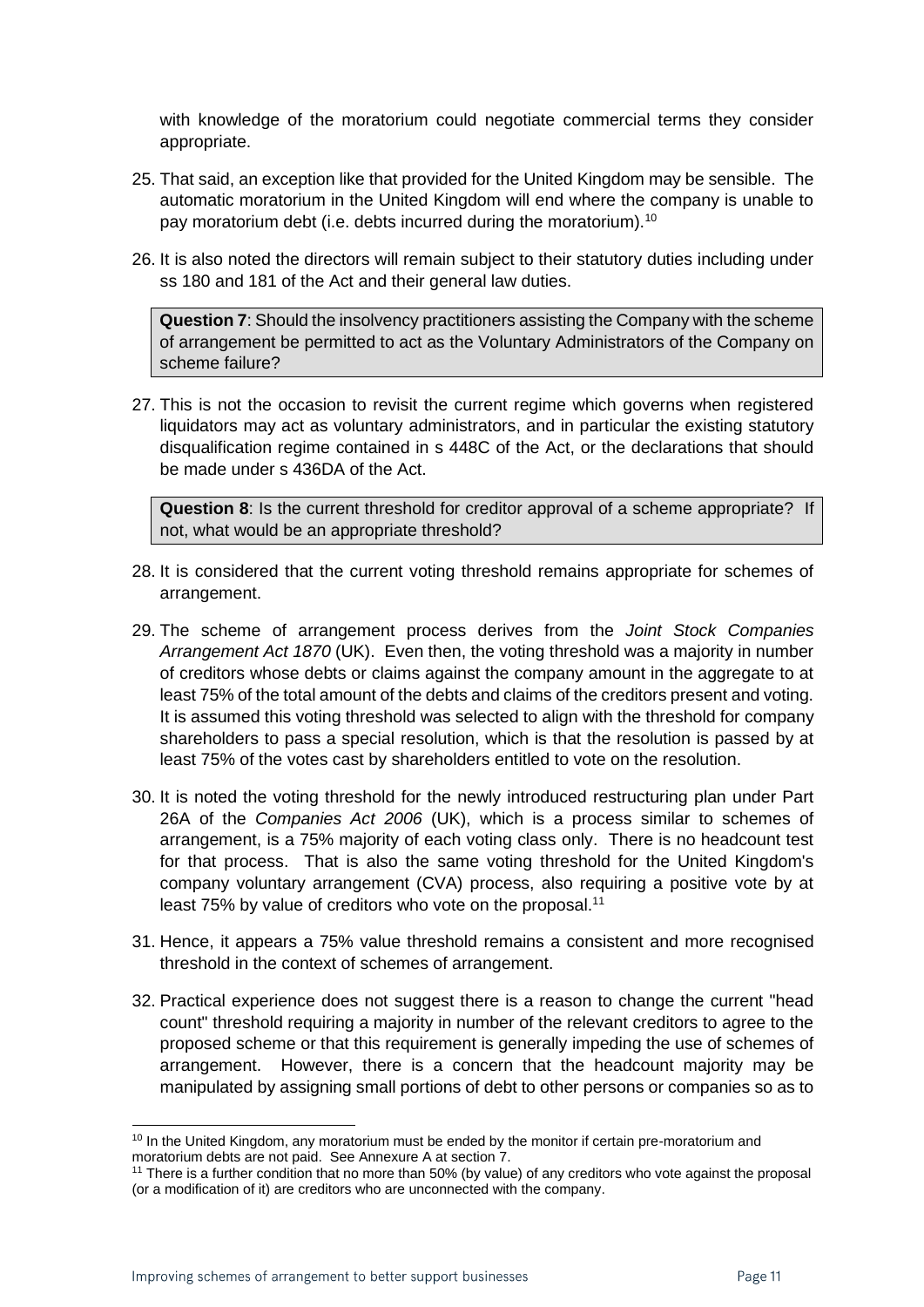frustrate the obtaining of a majority. This concern can be met by amending s 411(4)(a)(i) so that it grants a similar discretion to the Court to dispense with the headcount test as appears with members' schemes of arrangement in s 411(4)(a)(ii)(A).

**Question 9**: Should rescue, or 'debtor-in-possession', finance be considered in the Australian creditors' scheme context?

- 33. Practical experience suggests that in most cases the finance market, and particularly existing financiers, will often provide "debtor-in-possession" financing (or consent to such financing) where that is required by the company when pursuing a scheme of arrangement, particularly where the proposal has significant support amongst those lenders. Often one or more of the company's existing lenders are well placed to consider agreeing to fund the company during its restructuring process.
- 34. That said, it is noted that Singapore has introduced a formal "debtor-in-possession" financing protection. Section 67 of the *Insolvency, Restructuring and Dissolution Act 2018* (Singapore) provides that, in general terms, upon the company making an application for orders to convene a scheme meeting, or seeking a moratorium, the Court can make orders to the effect that debt arising from rescue financing has priority over other debts, and that any security interest securing that rescue financing has priority.
- 35. The United Kingdom has not introduced an explicit "debtor-in-possession" or "rescue financing" process. However, a company under a Part A1 moratorium can incur "moratorium debts", which may be secured provided the monitor consents, taking complete priority over other liabilities (other than those secured by fixed charge security) if the company goes into liquidation or administration within 12 weeks after the end of the moratorium.
- 36. Some of the Committee consider that "debtor-in-possession" or rescue financing is a matter best addressed by the finance market and that a statutory mechanism for "debtor-in-possession" financing in Australia in relation to schemes of arrangement is not necessary. Others consider there to be some merit in aligning our regime with the development in other jurisdictions such as Singapore and providing for "debtor-inpossession" financing, with a "super priority" option. Although, it is noted that Singapore's laws on this issue have adopted concepts from the US Bankruptcy Code that have been given divergent meaning in the US courts (such as "indubitable equivalence" when referring to the adequate protection of security interests).<sup>12</sup> If any "debtor-in-possession" financing regime were to be introduced as a statutory provision, caution should be taken to avoid replicating any provisions from foreign laws that may not have certain application.

**Question 10**: What other issues should be considered to improve creditors' schemes?

37. Consideration should be given to an improvement in the form of "cross-class cram down" requiring Court approval. This would be on the basis that a class of creditors, which has not approved the proposed scheme of arrangement by the appropriate majority, could be bound by a proposed scheme (which has been approved by another class of creditors) where the outcome for the members of that class is objectively determined to be no worse than their position in the absence of the proposed scheme.

<sup>12</sup> Cf. George W. Kuney, 'Hijacking Chapter 11' (2004) 21(19) *Emory Bankruptcy Developments Journal* at section II, A, "*DIP Financing Under § 364 of the Bankruptcy Code*".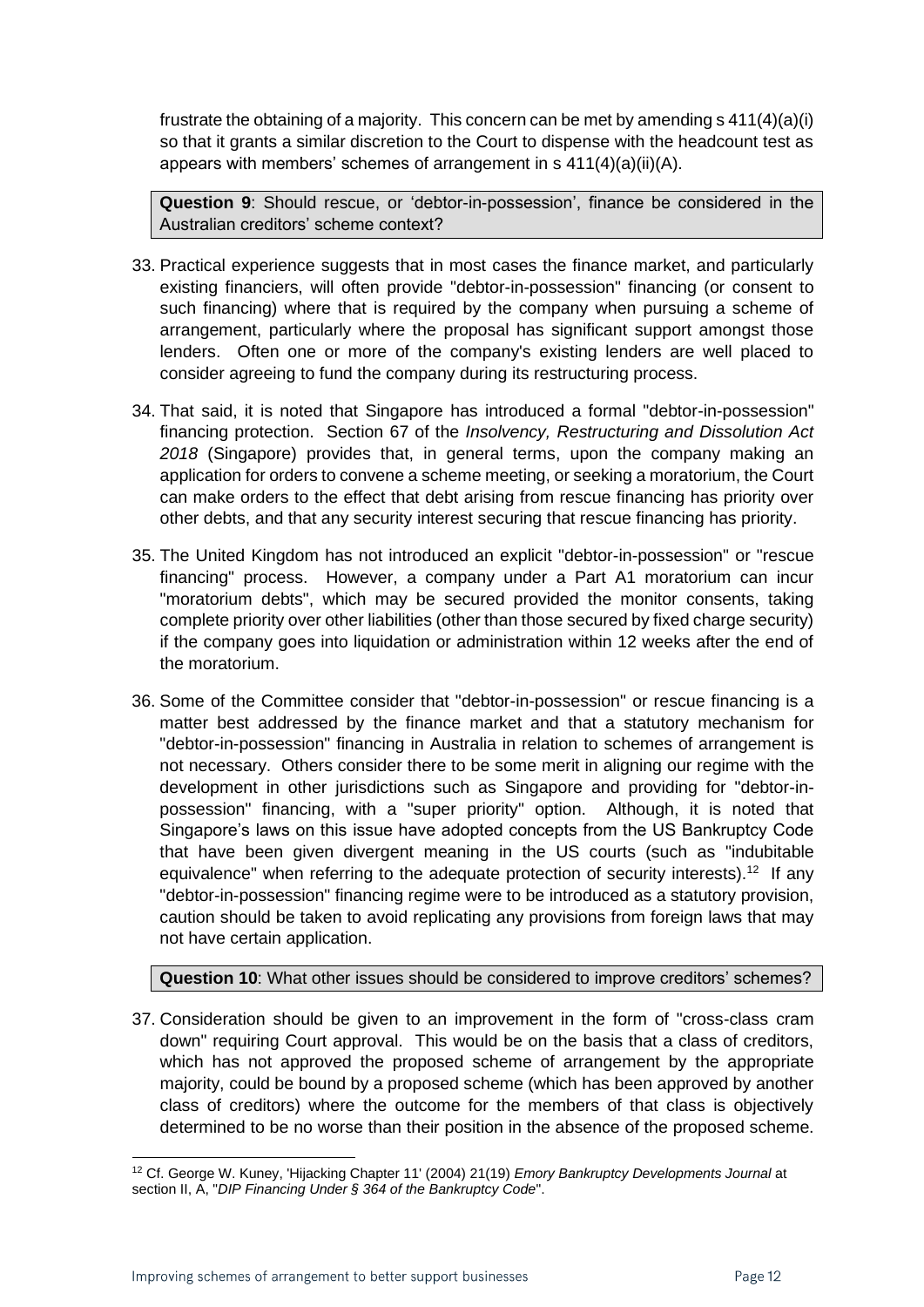The recent reforms introduced in Part 26A of the *Companies Act 2006* (UK) could be drawn upon. Using the United Kingdom's restructuring plan, cross-class cram down is permitted if the following two conditions are satisfied:<sup>13</sup>

- none of the dissenting class would be worse off (if the plan is imposed on them) than they would be in the event of a relevant alternative (being, whatever the Court considers would be most likely to occur if the compromise or arrangement is not sanctioned); and
- agreement to the compromise or arrangement by at least 75% in value of a class of creditors or (as the case may be) of members, present and voting at the meeting who would receive a payment, or have a genuine economic interest in the company, in the event of the relevant alternative.
- 38. There would also be merit in considering (whether part of a cross-class cram down feature or otherwise) an appropriate mechanism for dealing with "out of the money" shareholders to facilitate a restructuring through a creditors' scheme of arrangement, such as giving the Court, when approving a creditors' scheme of arrangement, power to transfer (or cancel) shares in the scheme company in a way analogous to s 444GA in the case of deeds of company arrangement.

39. Some other practical improvements suggested for consideration are:

- removing s 411(11) which requires a copy of the approval order to be annexed to the constitution of the scheme company – this provision is invariably dispensed with by order under s 411(12) (both in creditors' and members' schemes) when the scheme is approved, and in any event the order is lodged with ASIC and any amendment to the constitution of a scheme company contemplated by a scheme requires separate compliance with the requirements of the Act covering constitutional amendments;
- reviewing the need for a ROCAP<sup>14</sup> (RATA<sup>15</sup>) and other certified financial statements as required by Schedule 8, ss 8202 and 8203 of the Corporations Regulations – these may not be appropriate for all creditors' schemes having regard to the extent of information which might be contained in such documents and whether that should be disclosed to the relevant creditors in an appropriate form in or with the explanatory statement;
- reviewing the requirement in Schedule 8, s 8201(b) of the Corporations Regulations that the explanatory statement must set out, if a composition of debts is proposed, the expected dividend that would be paid to scheme creditors if the scheme were put into effect as proposed, as it may not be appropriate in all cases and an implied value analysis might be preferrable in certain situations; <sup>16</sup> and
- inserting a specific set of meeting provisions that apply to schemes of arrangement. The current Court rules import the Insolvency Practice Rules which are usually modified by the Court when applied to a scheme meeting

<sup>13</sup> *Companies Act 2006* (UK) s 901G.

<sup>&</sup>lt;sup>14</sup> Report on Company Activities and Property

<sup>&</sup>lt;sup>15</sup> Report as to Affairs

<sup>16</sup> See *Re Boart Longyear Ltd* [2017] NSWSC 567 at [17].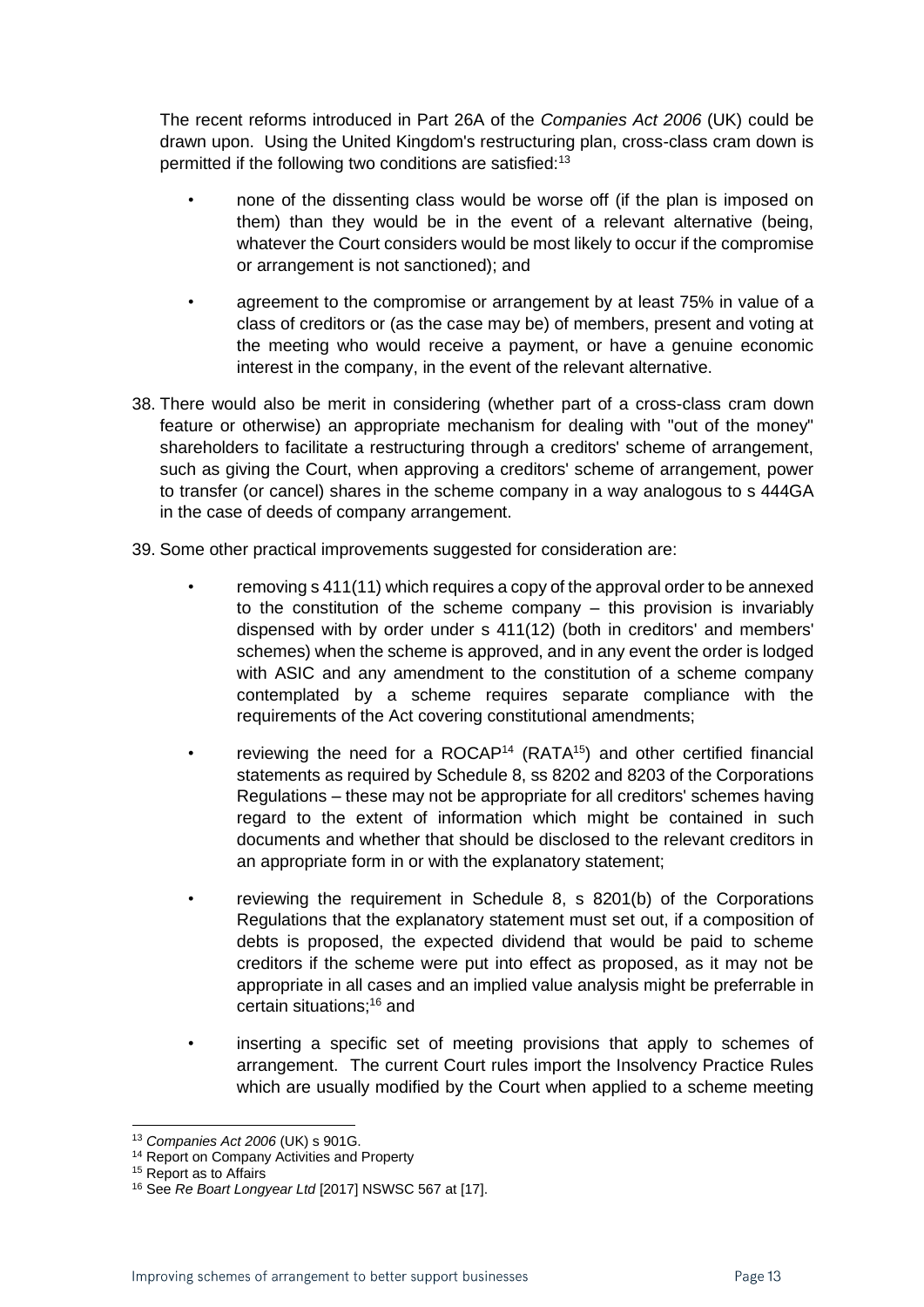for a creditors' scheme and more appropriate provisions would streamline the orders made at the first Court hearing.

**Question 11**: Are there any other potential impacts that should be considered, for example on particular parties or programs? If so, are additional safeguards required in response to those impacts?

- 40. It may be considered whether it would be desirable to include provisions to facilitate the restructure of registered managed investment schemes so that the statutory scheme of arrangement procedure could be used to implement an arrangement between the responsible entity (or former responsible entity) and the members of the managed investment scheme.
- 41. Consideration should be given to whether any automatic moratorium affects rights in connection with market netting and close out netting under the *Payment Systems and Netting Act 1998* (Cth), and also rights under the Cape Town Convention, <sup>17</sup> and whether such rights should be specifically excluded.

<sup>17</sup> *International Interests in Mobile Equipment (Cape Town Convention) Act 2013* (Cth) referring to the Convention on International Interests in Mobile Equipment, done at Cape Town on 16 November 2001, as amended and in force for Australia from time to time.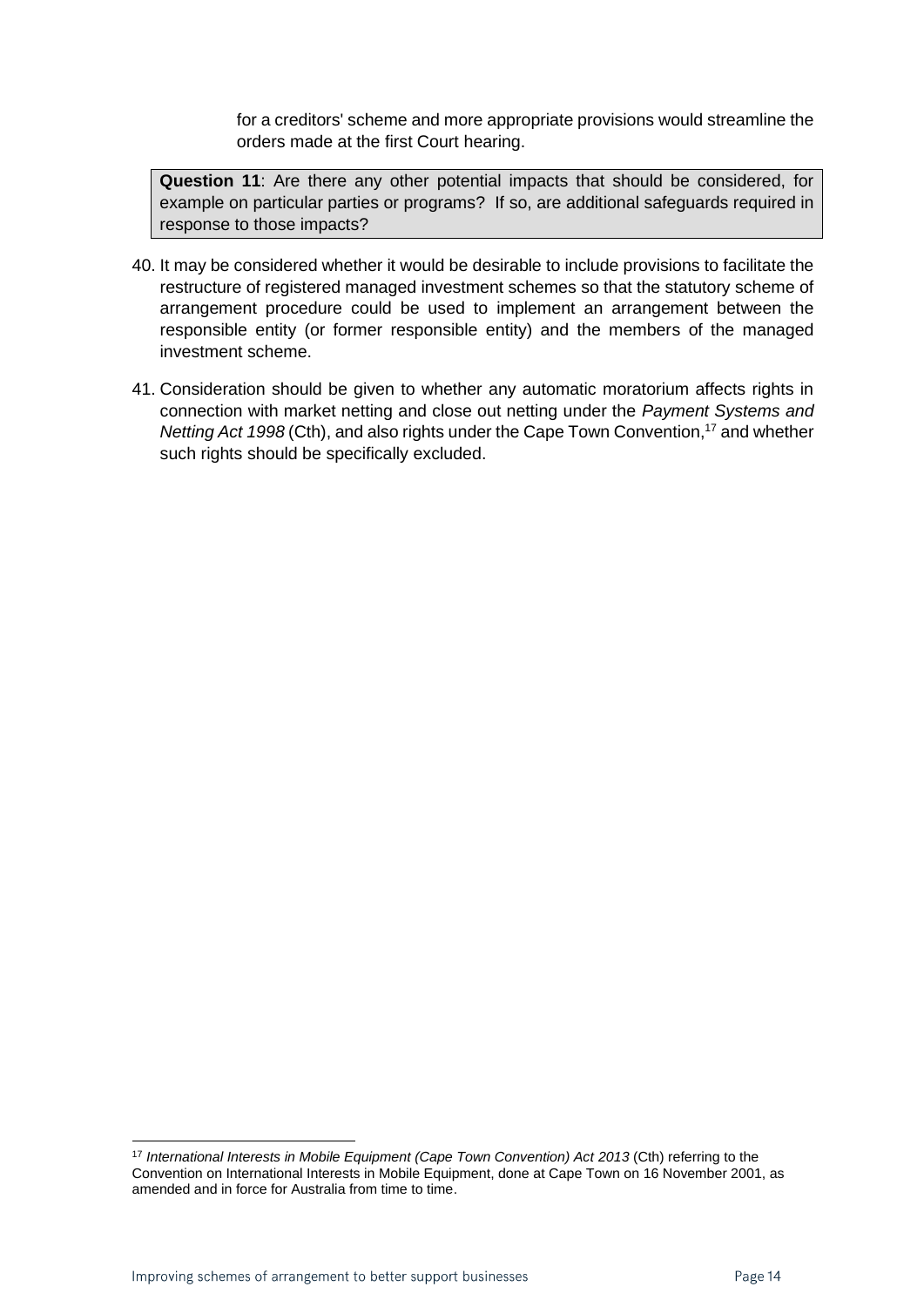### <span id="page-14-0"></span>Annexure A

#### **1. What are schemes of arrangement?**

In Australia, schemes of arrangement are governed by Part 5.1 of Chapter 5 of the *Corporations Act 2001* (Cth) (**Act**) and in particular s 411 of the Act. A scheme of arrangement is a statutory procedure which permits a company to make an arrangement or compromise with its members or creditors or a class of them which, if approved by the requisite majorities of such members or creditors and sanctioned by the Court, will be binding on all of them, whether they voted in favour of it or not.

A scheme of arrangement is not a new legal concept, having been used since the *Joint Stock Companies Arrangement Act 1870* (UK) for a variety of purposes, including in more recent times as a mechanism to implement a financial restructuring, particularly where an arrangement or compromise is proposed with a one or more classes of secured creditors.

The key requirements under s 411(1) to propose a scheme are that:

- (a) A "Part 5.1 body" proposes the scheme. This is a company or a registrable body that is registered under Division 1 or 2 of Part 5B.2 of the Act.<sup>18</sup> This means that only an Australian company or foreign company registered in Australia may propose a scheme.
- (b) A "compromise" or "arrangement" is proposed by the company between its creditors or members or any class of them. These terms have been interpreted widely by the Courts in Australia and the United Kingdom, and will be given a liberal construction.<sup>19</sup> In *Re Alabama, New Orleans, Texas*  and Pacific Junction Railway Co,<sup>20</sup> North J said at 228:

*The section speaks of a "compromise or arrangement." What is a compromise? An arrangement between two parties by which they both make concessions and give up something.*

Putting forward a compromise signifies the existence of some existing controversy or some difficulty in the enforcement of rights as between the parties.<sup>21</sup> Whereas the word arrangement has been found to have a wider meaning than compromise. $22$  An arrangement is a transaction that simply involves some "give and take" or the provision of some benefit.<sup>23</sup>

The liberal interpretation of the terms "compromise" and "arrangement" give the proponent extensive flexibility when designing the terms of the scheme. Therefore, schemes can include the reduction or release of debt, but may also result in more creative outcomes such as the amendment of documents, exchange of rights for shares, extension of lending terms or a combination of such proposals. It is important to bear in mind that a creditors' scheme of

<sup>18</sup> *Corporations Act 2001* (Cth) s 9.

<sup>19</sup> *Australian Securities Commission v Marlborough Gold Mines Ltd* (1993) 177 CLR 485; 112 ALR 627 at 501.

<sup>20</sup> *Re Alabama, New Orleans, Texas and Pacific Junction Railway Co* [1891] 1 Ch 213.

<sup>21</sup> *Mercantile Investment & General Trust Co v International Co of Mexico* [1893] 1 Ch 484 at 491.

<sup>22</sup> *Re International Harvester Co of Australia Pty Ltd* [1953] VLR 669 at 672.

<sup>23</sup> *Re Opes Prime Stockbroking Ltd (No 2)* (2009) 179 FCR 20; 258 ALR 362; [2009] FCA 813 at [29] – [31].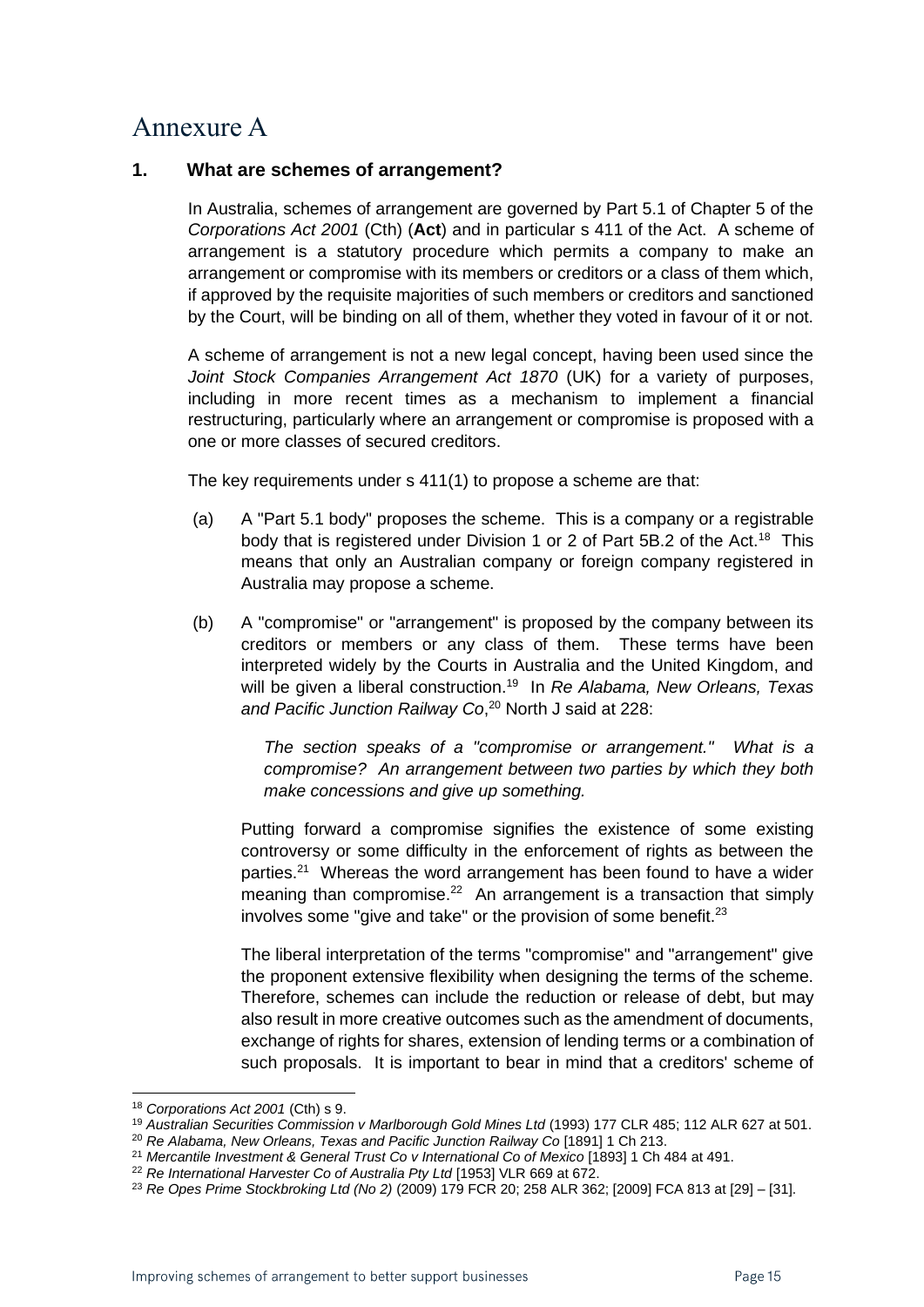arrangement can also be usefully engaged where the company is seeking to make an arrangement to address commercial circumstances other than its financial distress (e.g. schemes with option holders).

(c) The scheme must be proposed between the company and its creditors or members, or any class of them. The term "creditors" is not defined in the Act for the purpose of s 411. The Courts have found that it includes all persons with debts or claims provable in the liquidation of the company,  $24$  both secured and unsecured creditors, persons with claims to unliquidated damages which are prima facie maintainable, $25$  contingent creditors,  $26$  and even holders of options to take up shares at a future date.<sup>27</sup>

Where those essential elements can be satisfied, the proponent of the scheme may apply to the Court seeking orders to convene a meeting of the creditors, or class of them, with whom the scheme is being proposed to consider and vote on the scheme. Whilst a scheme of arrangement may be proposed between a company and its members, these submissions focus on compromises or arrangements proposed between a company and its creditors in view of the questions raised in the consultation paper.

A critical part of the scheme process is the explanatory statement to the scheme. This is a document that must be provided with every notice of the meeting that is sent to a creditor or member. The explanatory statement must:

- (a) explain the effect of the compromise or arrangement and, in particular, stating any material interests of the directors, whether as directors, as members or creditors of the body or otherwise, and the effect on those interests of the compromise or arrangement in so far as that effect is different from the effect on the like interests of other persons; and
- (b) set out such information as is prescribed and any other information that is material to the making of a decision by a creditor or member whether or not to agree to the compromise or arrangement, being information that is within the knowledge of the directors and has not previously been disclosed to the creditors or members.<sup>28</sup>

The Australian Securities and Investments Commission (**ASIC**) must also be given a reasonable opportunity to examine the terms of the proposed compromise or arrangement and a draft explanatory statement relating to the proposed compromise or arrangement before the Court will make orders to convene a meeting of creditors or members.

<sup>24</sup> *Re Glendale Land Development Ltd (in liq)* [1982] 2 NSWLR 563; (1982) 7 ACLR 171; 1 ACLC 562.

<sup>&</sup>lt;sup>25</sup> Petrochemical Industries Ltd (in liq) v Dempster Nominees Pty Ltd (1994) 15 ACSR 468; 13 ACLC 103. <sup>26</sup> *Re Boart Longyear Ltd* (2017) 121 ACSR 328; [2017] NSWSC 567 at [29], upheld on appeal *First Pacific* 

*Advisors LLC v Boart Longyear Ltd* [2017] 121 ACSR 136; [2017] NSWCA 116.

<sup>27</sup> *Re US Masters Ltd* (1991) 4 ACSR 462.

<sup>28</sup> *Corporations Act 2001* (Cth) s 411(3) (draft explanatory statement) and s 412 (explanatory statement with notice of meeting) and as to prescribed information, Schedule 8 of the *Corporations Regulations 2001* (Cth).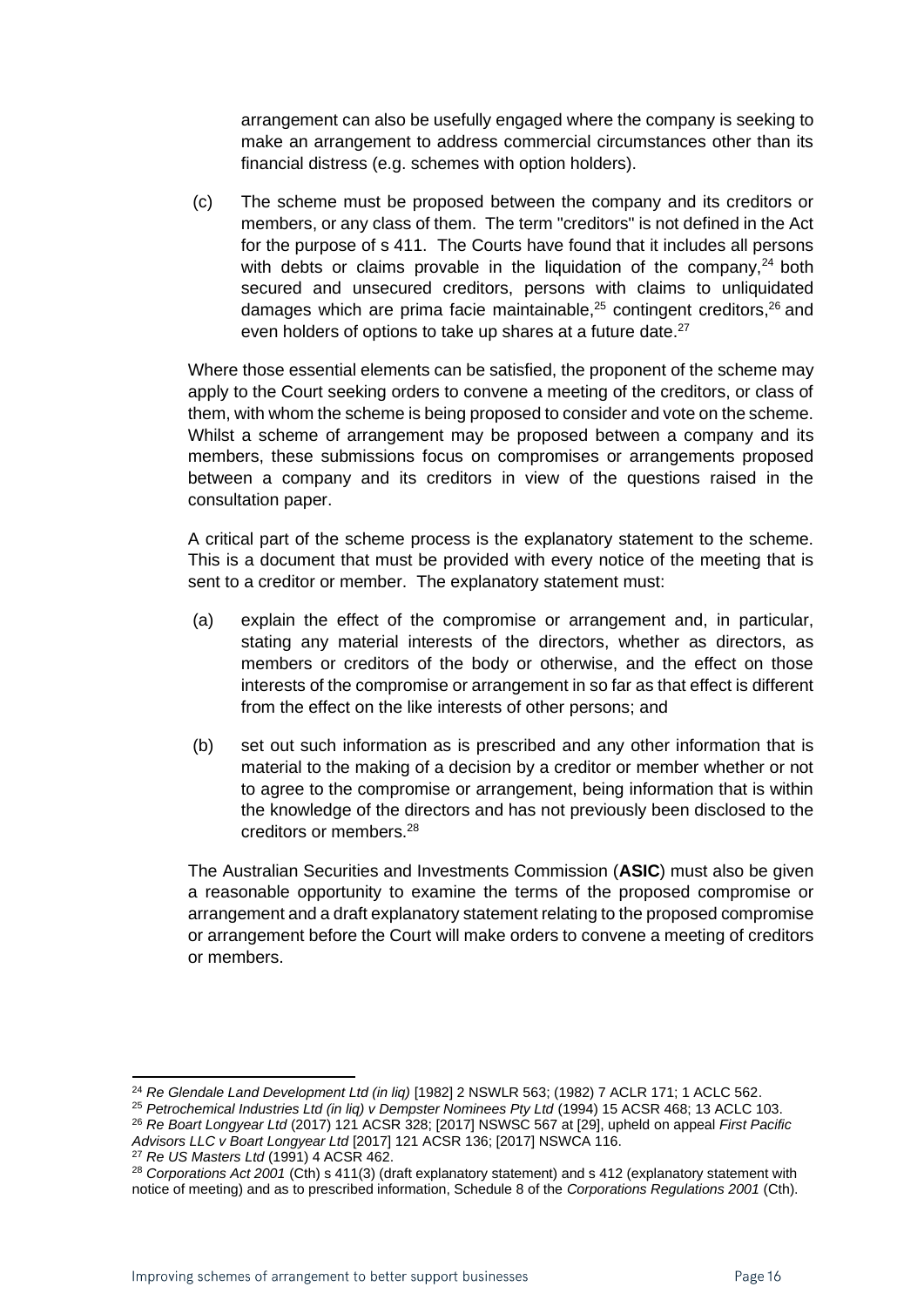The role of the Court at the first hearing is principally to determine, in the exercise of its discretion, whether to order the convening of the meeting and approve the explanatory statement to the scheme, if it is satisfied of the following matters:<sup>29</sup>

- (a) the plaintiff is a "Part 5.1 body";
- (b) the proposed scheme is an "arrangement" [or "compromise"] within the meaning of s 411;
- (c) there has been proper disclosure to members (or creditors if a creditors' scheme);
- (d) the scheme is bona fide and properly proposed;
- (e) ASIC has had reasonable opportunity to examine the proposed scheme and explanatory statement, to make submissions and has had 14 days' notice of the proposed hearing date of the first Court hearing (that is, s 411(2));
- (f) the procedural requirements of the relevant Court's corporation rules have been met: $30$  and
- (g) there is no apparent reason why the scheme should not, in due course, receive the Court's approval if the necessary majority of votes is achieved.

The Court will not ordinarily summon a meeting at the first Court hearing unless the scheme is of such a nature and cast in such terms that, if it receives the statutory majority at the meeting, the Court would be likely to approve it on the hearing of a petition which is unopposed.<sup>31</sup>

If the Court orders the meeting of creditors or members, those creditors or members decide whether or not to agree to the proposed scheme.

In the case of a scheme proposed with creditors, the compromise or arrangement must be agreed to by a majority in number of the creditors, or of the creditors included in that class of creditors, present and voting, either in person or by proxy, being a majority whose debts or claims against the company amount in the aggregate to at least 75% of the total amount of the debts and claims of the creditors present and voting in person or by proxy, or of the creditors included in that class present and voting in person or by proxy (the **Requisite Majority**).<sup>32</sup> Importantly, a scheme of arrangement that obtains the necessary majority vote of creditors and Court approval can bind creditors who vote against the scheme.

In the case of a single compromise or arrangement which involves separate classes of creditors, each class of creditors must agree to the proposed compromise or

<sup>29</sup> *Re Ellerston Global Investments Ltd* [2020] NSWSC 879 at [25]; referred to in *Re Vocus Group Limited* [2021] NSWSC 630 at [12]. See also *F T Eastment & Sons Pty Ltd v Metal Roof Decking Supplies Pty Ltd* (1977) 3 ACLR 69 at 72.

<sup>30</sup> In New South Wales these are the *Supreme Court (Corporations) Rules 1999* (NSW).

<sup>31</sup> *Re Ellerston Global Investments Ltd* [2020] NSWSC 879 at [26]; *F T Eastment & Sons Pty Ltd v Metal Roof Decking Supplies Pty Ltd* (1977) 3 ACLR 69 at 72, approved in *Australian Securities Commissions v Marlborough Gold Mines Ltd* (1993) 177 CLR 485 at 504.

<sup>32</sup> *Corporations Act 2001* (Cth) s 411(4).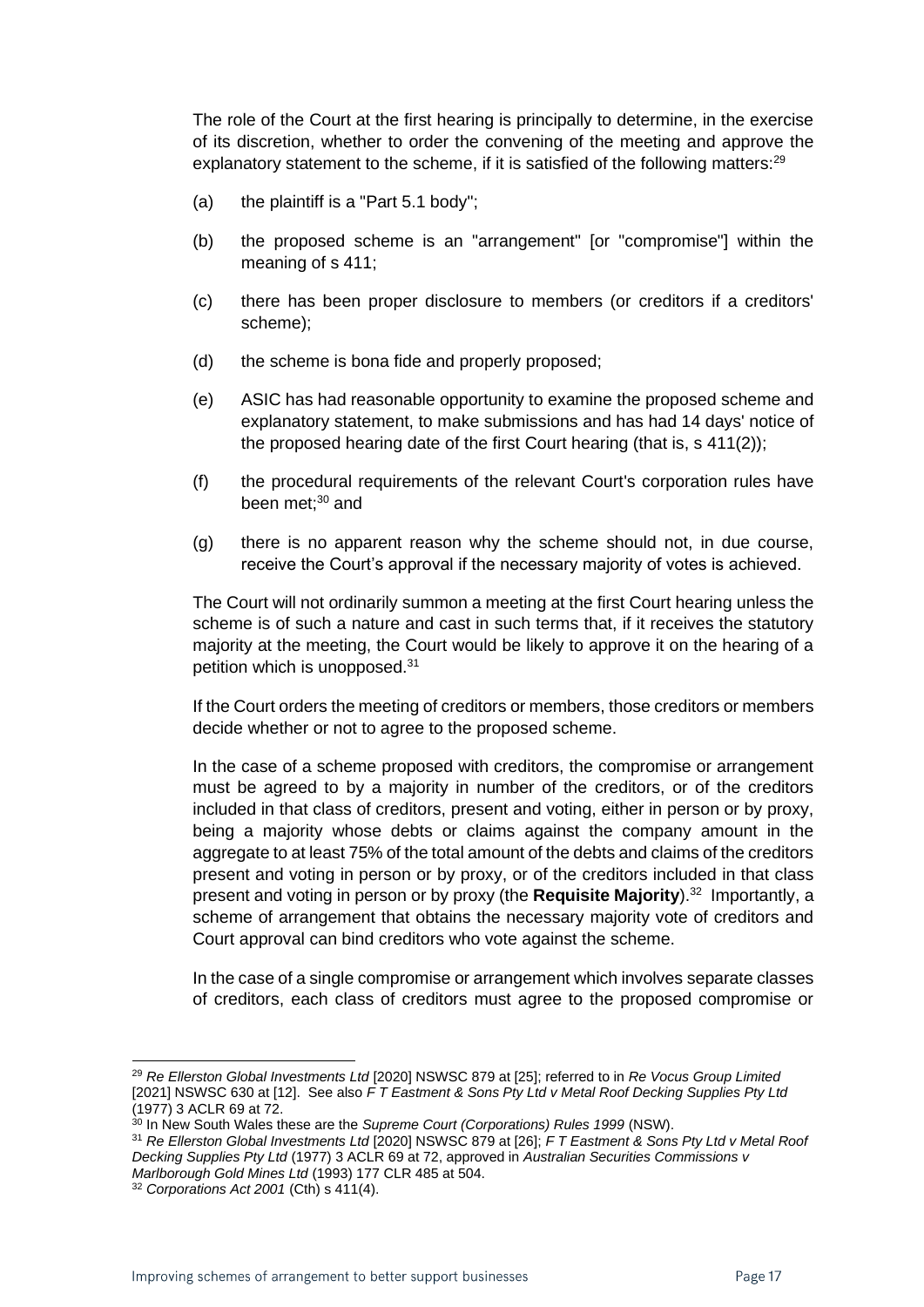arrangement by the Requisite Majority otherwise the Court cannot make orders approving the compromise or arrangement.<sup>33</sup>

Where the requisite majority of creditors (or members) agree to the proposed scheme, the proponent may then seek orders from the Court to approve the scheme of arrangement.

At the second Court hearing, the Court has the discretion to approve a scheme of arrangement and is not bound to approve it merely because it has made orders for the convening of meetings or because the statutory majorities have been achieved.<sup>34</sup> The Court must be satisfied that the arrangement is fair and reasonable and that the creditors have voted in good faith and for proper purposes; however, the Court will approach the task of approving the scheme on the basis that properly informed creditors are better judges of what is in their own commercial interest than the Court and will give substantial weight to their views. $35$  The Court will also have regard to whether the proposed arrangement is contrary to public policy.<sup>36</sup> Matters relevant for the Court to consider when determining whether to approve a scheme include:<sup>37</sup>

- (a) whether the orders of the Court convening the scheme meeting were complied with;
- (b) whether the resolution to approve the scheme was passed by the requisite majority and whether other statutory requirements have been satisfied;
- (c) whether all conditions to which the scheme is subject (other than Court approval and lodgement of the Court's orders with ASIC) have been met or waived;
- (d) whether the scheme is fair and reasonable so that an intelligent and honest member of the relevant class, properly informed and acting alone, might approve it;
- (e) whether the proponent has brought to the attention of the Court all matters that could be considered relevant to the exercise of the Court's discretion;
- (f) whether there was full and fair disclosure to creditors of all information material to the decision whether to vote for or against the scheme;
- (g) whether the scheme of arrangement has a compulsive or oppressive effect upon minority shareholders and creditors; and
- (h) whether the interests of other groups who are not parties to, but are affected by the scheme are dealt with appropriately.

<sup>33</sup> *Re Mutual Home Loans Fund of Australia Ltd* [1979] 2 NSWLR 312; (1979) 4 ACLR 571.

<sup>34</sup> *Re Atlas Iron Ltd (No 2)* [2016] FCA 481 at [5].

<sup>35</sup> *Re BIS Finance Pty Ltd* [2018] NSWSC 3 at [10]; *Re Boart Longyear Limited (No 2)* [2017] NSWSC 1105 at

<sup>[61].</sup> <sup>36</sup> *Re Boart Longyear Limited (No 2)* [2017] NSWSC 1105 at [61].

<sup>37</sup> *Re Atlas Iron Ltd (No 2)* [2016] FCA 481 at [6]; *Re BIS Finance Pty Ltd* [2018] NSWSC 3 at [10].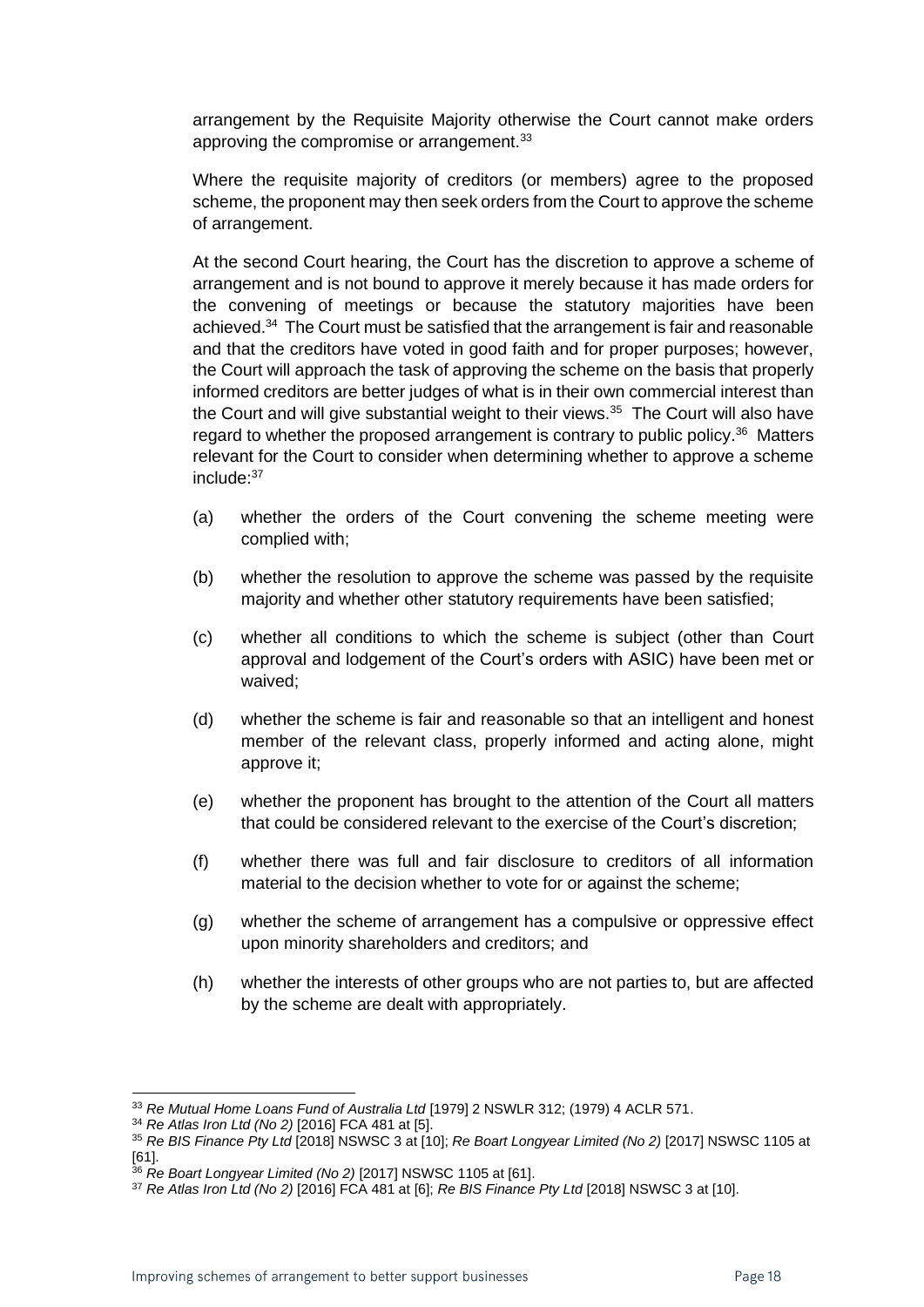If approved by the Court and the Court's orders are lodged with ASIC, the compromise or arrangement becomes binding on the creditors or members, or class of them.<sup>38</sup>

#### **2. Some advantages of schemes in debt restructuring**

The advantages of using a creditors' scheme of arrangement commonly cited include:

- (a) (**Not a form of external administration**) A scheme of arrangement is not an insolvency process. A compromise or arrangement can be proposed by company that is solvent, a financially distressed or near insolvent company, or a company that is insolvent or even in liquidation. A scheme of arrangement is a process which can allow the company to remain in the control of its directors, unlike voluntary administration.
- (b) (**Scheme administrator not always required**) Not all schemes of arrangement require a scheme administrator. For example, where a compromise or arrangement effects amendments to secured lending arrangements such as the repayment amounts or maturity date, it is not necessary to appoint a scheme administrator to administer the scheme.
- (c) (**Flexible terms**) As mentioned above, the terms "compromise" and "arrangement" have both been interpreted widely by the Courts. This means there is considerable flexibility in what can be proposed to creditors. Terms included in schemes approved recently have included:
	- $(i)$  amend and extend existing financial arrangements; $39$
	- (ii) undertake a debt for equity swap or debt for asset swap;  $40^{\circ}$
	- (iii) transfer obligations to a new company; $41$  and
	- (iv) restructure stapled securities.<sup>42</sup>
- (d) (**Binds a non-consenting minority**) A scheme will bind all creditors in the class to whom it applies, including creditors who did not vote in favour of the scheme. This is helpful as, assuming the Requisite Majority can be achieved, a scheme has the ability to prevent minority creditors from blocking the debt restructuring process. This can be particularly powerful where the syndicated lending documentation requires unanimous lender approval to amend terms or release debt. The scheme process allows the majority of lenders to agree

<sup>38</sup> *Corporations Act 2001* (Cth) ss 411(4) and (10).

<sup>39</sup> *Re Wiggins Island Coal Export Terminal Pty Ltd* [2018] NSWSC 1434; *Re Wiggins Island Coal Export Terminal Pty Ltd* [2019] NSWSC 831.

<sup>40</sup> *Re Nine Entertainment Group Limited (No 1)* [2012] FCA 1464; *Re Nine Entertainment Group Ltd (No 2)* [2013] FCA 40; *Re Atlas Iron Ltd* [2016] FCA 366; *Re Boart Longyear Limited (No 2)* [2017] NSWSC 1105. <sup>41</sup> *Re Nine Entertainment Group Limited (No 1)* [2012] FCA 1464; *Re Ovato Print Pty Ltd* [2020] NSWSC 1683.

<sup>42</sup> *Re Centro Properties Ltd* [2011] NSWSC 1465.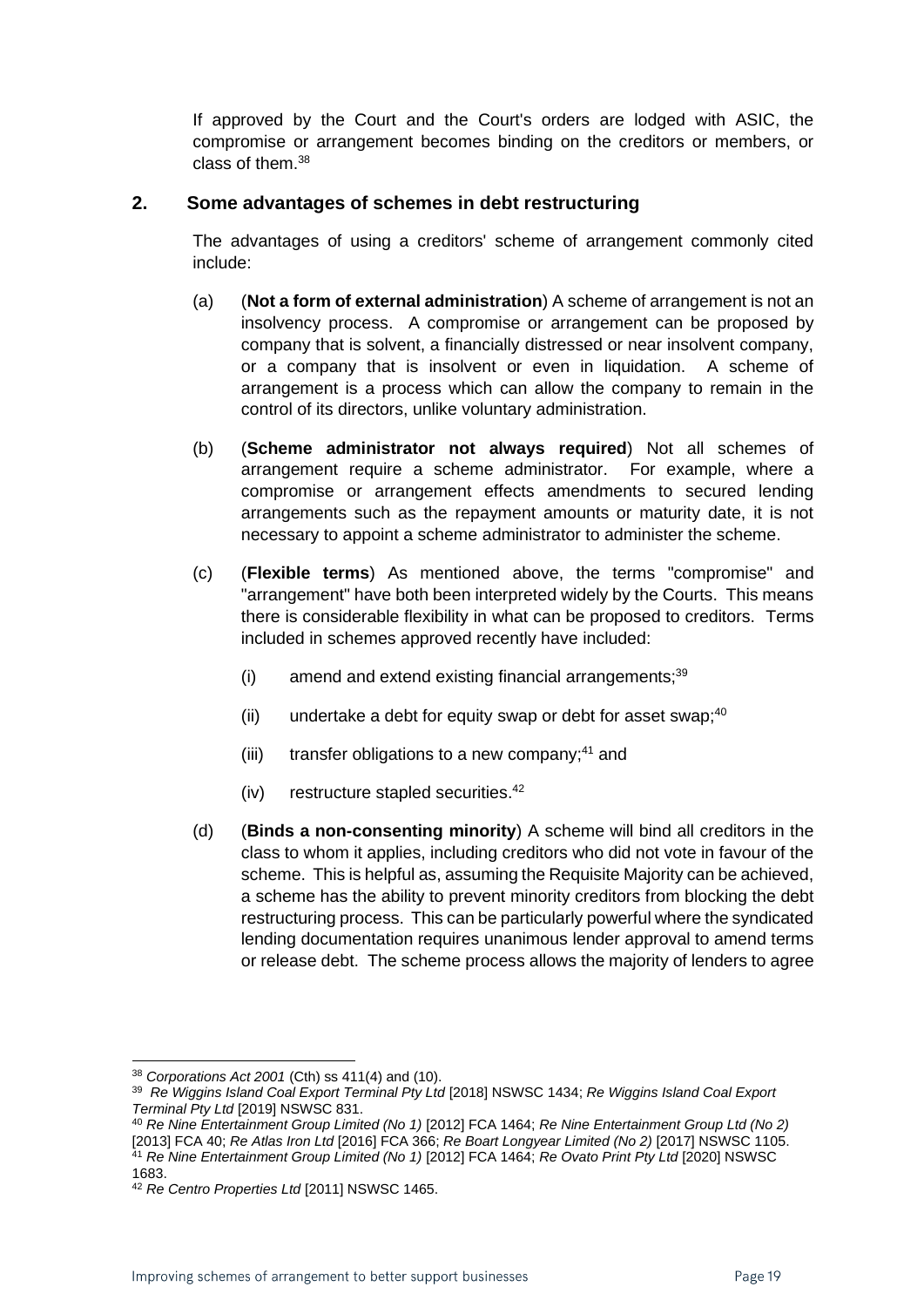to a deal binding on any dissenting lenders, assuming the Requisite Majority can be achieved.<sup>43</sup>

- (e) (**Can bind secured creditors in relation to their secured rights**) A scheme has the power to bind secured creditors who did not vote in favour of it. Raising the possibility of a scheme may therefore encourage secured creditors to achieve a consensual agreement, which may not otherwise have been possible. This can be compared against using a Deed of Company Arrangement following a voluntary administration process which will not bind secured creditors unless they vote in favour of it at the creditors' meeting.
- (f) (**Power to bind a specific class of creditors**) A compromise or arrangement can be proposed with a specifically drawn class of creditors. For example, a company may want to propose a scheme with a specific group of secured lenders or trade creditors who will vote together, subject to the Court not ordering separate classes of creditors. This can be compared against proposing a Deed of Company Arrangement which may be voted on by all creditors of the company.
- (g) (**Third party compromises and releases**) A scheme of arrangement can be used to bind creditors to give releases to third parties (i.e. releases given to people other than the company proposing the scheme). To do so there must be:
	- (i) a sufficient nexus between a release by the creditors of the claims against the third party and the relationship between the creditors and the company proposing the scheme; and
	- (ii) some element of give and take, such that the creditors receive something in return for the benefit conferred on the third parties.<sup>44</sup>

This is again another advantage compared to a Deed of Company Arrangement which cannot extinguish rights of creditors against third parties.<sup>45</sup>

#### **3. The Harmer Report and some disadvantages of schemes in debt restructuring**

A cited disadvantage of the scheme of arrangement process is that it can be an expensive and time-consuming exercise for the company proposing the scheme, particularly having regard for the need for Court orders convening the meeting of creditors and also the requirement that the Court approve the scheme.

In the Australian Law Reform Commission Report 45, General Insolvency Inquiry, dated 13 December 1988 (the **Harmer Report**), at paragraph 46 it was remarked that "*[t]he procedure for a scheme of arrangement is cumbersome, slow and costly*  and is particularly unsuited to the average private company which is in financial *difficulties. The time taken to implement a scheme varies but in general is at least* 

<sup>43</sup> *Re Wiggins Island Coal Export Terminal Pty Ltd* [2018] NSWSC 1434 is an example of where this occurred. <sup>44</sup> *Fowler v Lindholm* (2009) 178 FCR 563; *Trust Company (Nominees) Ltd v Angas Securities Ltd (No 5)*

<sup>(2019) 135</sup> ACSR 398 at [58].

<sup>45</sup> *Lehman Brothers Holdings Inc v City of Swan* [2010] HCA 11.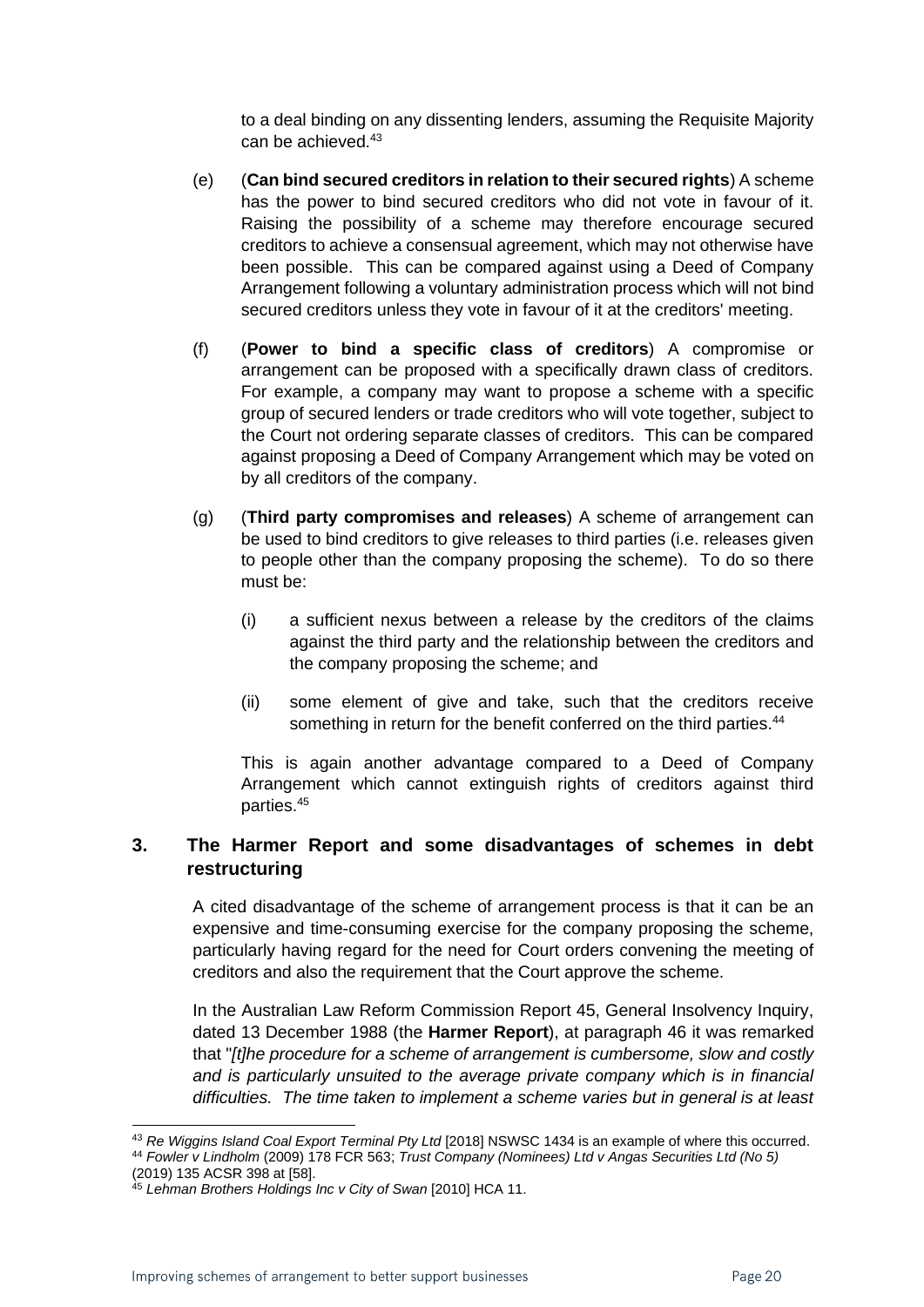*two to three months. The legal and accountancy costs of even a relatively straightforward scheme are substantial. Despite time and cost, the procedure, if the proposed scheme is rejected by creditors or not approved by the Court, will not, of itself, result in an alternative form of insolvency administration, such as a winding up.*"

After reviewing of the existing voluntary procedures in place at the time, including schemes of arrangement, the Harmer Report recommended, at paragraph 51, the "*introduction of a new voluntary procedure for insolvent companies which integrated the procedures for the voluntary winding up of a company and for a scheme of arrangement. The procedure proposed was designed with the aim that it would be:* 

- (a) *capable of swift implementation;*
- (b) *as uncomplicated and inexpensive as possible; and*
- (c) *flexible, providing alternative forms of dealing with the financial affairs of the company."*

The outcome of this recommendation was the voluntary administration regime set out in Part 5.3A of the Act.

The Harmer Report further recommended at paragraph 57 that "*schemes of arrangement should be preserved for, in particular, larger private or public companies (although it is not suggested that this procedure should be limited to such companies)*."

#### **4. Some examples of uses of creditors' schemes of arrangement in Australia**

Some examples of how creditors' schemes of arrangement have been used in the "post voluntary administration period" are the following:

- (a) (**Arrangements within liquidations**) The scheme of arrangement procedure has been used to conduct large liquidations more efficiently. This was done in the *HIH group* liquidations where a "run off" scheme was proposed for the ascertainment and payment of liabilities in a way considered by the liquidator to be more expeditious and efficient than would occur through the ordinary winding up process.<sup>46</sup>
- (b) (**Arrangements with secured creditors**) The scheme process has been used in a number of situations to effect arrangements between a company and one or more classes of its secured creditors.

Often, this involves a financially distressed or over leveraged borrower who wishes to reduce its overall debt burden by swapping part of its debt for equity and amending the terms of its remaining secured debt, so as to make the

<sup>46</sup> See *Re HIH Casualty & General Insurance Ltd* (2005) 215 ALR 562 and *Re HIH Casualty and General Insurance Ltd* (2005) 56 ACSR 295. A similar approach has been taken in a number of English scheme cases involving insurance companies no longer writing business (see the cases cited at [6] in *Re HIH Casualty & General Insurance Ltd* (2005) 215 ALR 562). See also *Re Bell Group Finance Pty Ltd (in liq); Ex parte Bell Group Finance Pty Ltd (in liq)* [2020] WASC 287; *Bell Group Finance Pty Ltd (In Liq); Ex Parte Bell Group Finance Pty Ltd (In Liq) [No 2], Re* [2020] WASC 323.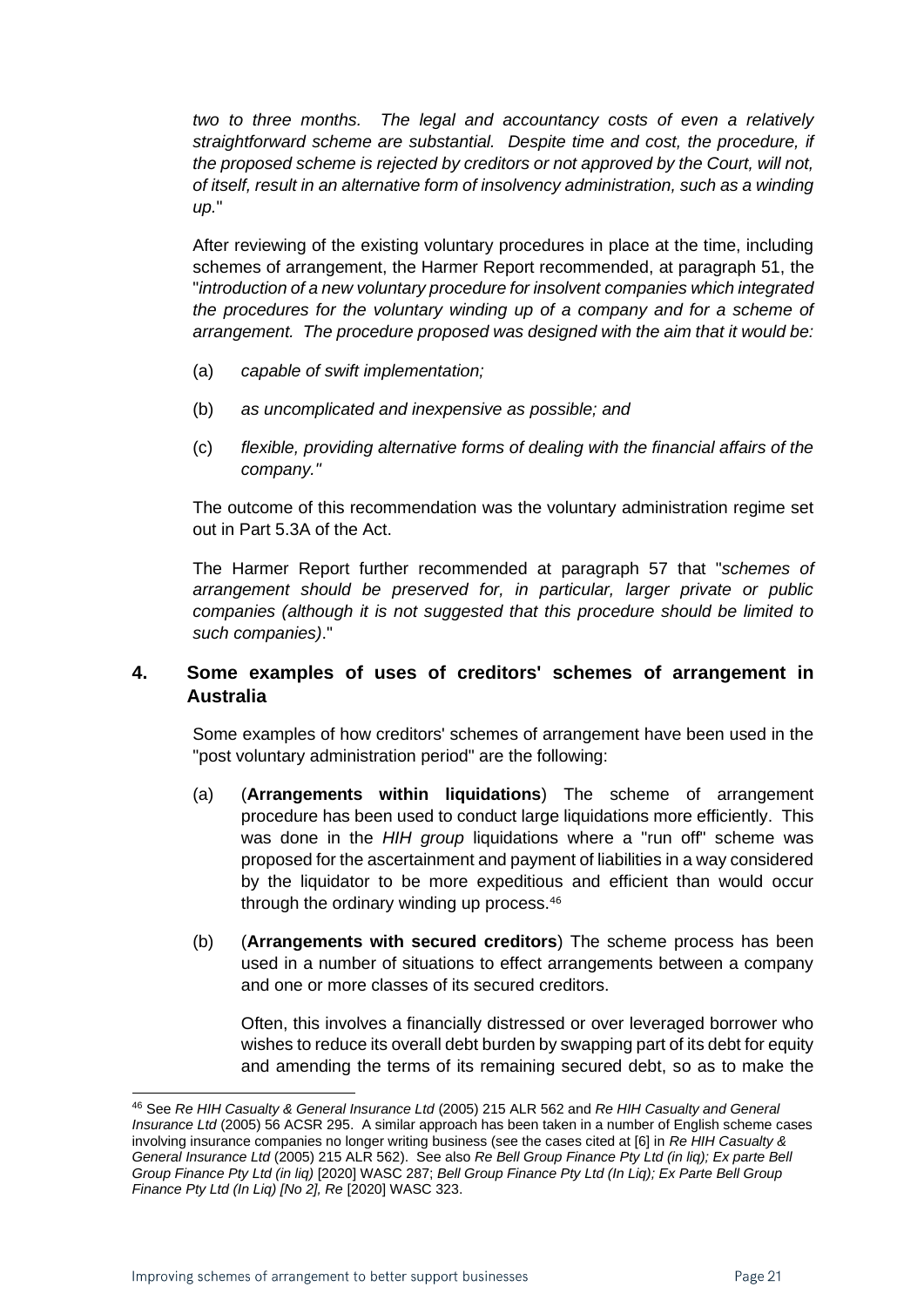company financially viable. Examples of this include the schemes proposed in the *Channel 9*, <sup>47</sup> *Boart Longyear*, <sup>48</sup> and *BIS Finance*<sup>49</sup> cases.

In other cases, the scheme of arrangement process has been used by a borrower to effect the extension of an impending maturity date for secured facilities or other debt and new repayment terms to avoid default. Examples of this include the schemes proposed in the *WIECT* cases.<sup>50</sup>

#### **5. Section 411(16) discretionary moratorium**

Pursuant to s 411(16), where a company has proposed a compromise or arrangement, the Court may restrain further proceedings in any action or other civil proceeding against the company, except by leave of the Court and subject to such terms as the Court imposes. This application can be made by the company, or any of its members or creditors. The purpose of s 411(16), and an order made pursuant to it, is to protect the assets of the company pending the possible adoption of the scheme.<sup>51</sup> As was observed in Re GAE Pty Ltd,<sup>52</sup> once it becomes known or suspected among creditors that a compromise or scheme of arrangement is to be proposed, there is a risk of some creditors rushing in, in an attempt to obtain a preference.

A threshold element of s 411(16) is that the company has "proposed" the compromise or arrangement. The proposal must be known publicly, or at least to one or more of the creditors who would be affected. It is not necessary to have the scheme in a complete form. There must, however, be at least a scheme, the general principles of which have been defined, and which, is at a stage at which the Court would be justified in ordering a meeting of creditors.<sup>53</sup>

The scope of the protection which may be afforded under s 411(16) is the restraint of "further proceedings in any action or other civil proceedings against the body except by leave of the Court and subject to such terms as the Court imposes". In *Re Glencore Nickel Pty Ltd*, <sup>54</sup> McClure J held that the expression "further proceedings" meant any proceedings other than the scheme proceedings, whether commenced or not. This was followed in the decision of *Re Boart Longyear Limited* where Black J adopted this interpretation stating:<sup>55</sup>

"…*I would adopt the wider view of the scope of the section and, on that basis, to the extent that an order is made, it should properly expressly extend to any action or civil proceedings against the Plaintiffs, whether or not such action or proceeding has already been commenced.*"

<sup>47</sup> *Re Nine Entertainment Group Limited (No 1)* [2012] FCA 1464; *Re Nine Entertainment Group Ltd (No 2)* [2013] FCA 40.

<sup>48</sup> *Re Boart Longyear Limited (No 2)* [2017] NSWSC 1105.

<sup>49</sup> *Re BIS Finance Pty Ltd* [2018] NSWSC 3.

<sup>50</sup> *Re Wiggins Island Coal Export Terminal Pty Ltd* [2018] NSWSC 1342 and *Re Wiggins Island Coal Export Terminal Pty Ltd* [2019] NSWSC 831.

<sup>51</sup> *Re Boart Longyear Ltd* (2017) 121 ACSR 377 at [12] citing *Re GAE Pty Ltd* [1962] VR 252 at 256; *Playcorp Pty Ltd v Venture Stores (Retailers) Pty Ltd* (1992) 7 ACSR 193.

<sup>52</sup> *Re GAE Pty Ltd* [1962] VR 252 at 256.

<sup>53</sup> *Re GAE Pty Ltd* [1962] VR 252 at 255 to 256.

<sup>54</sup> *Re Glencore Nickel Pty Ltd* [2003] WASC 18 at [67].

<sup>55</sup> *Re Boart Longyear Limited* [2017] NSWSC 537 at [11].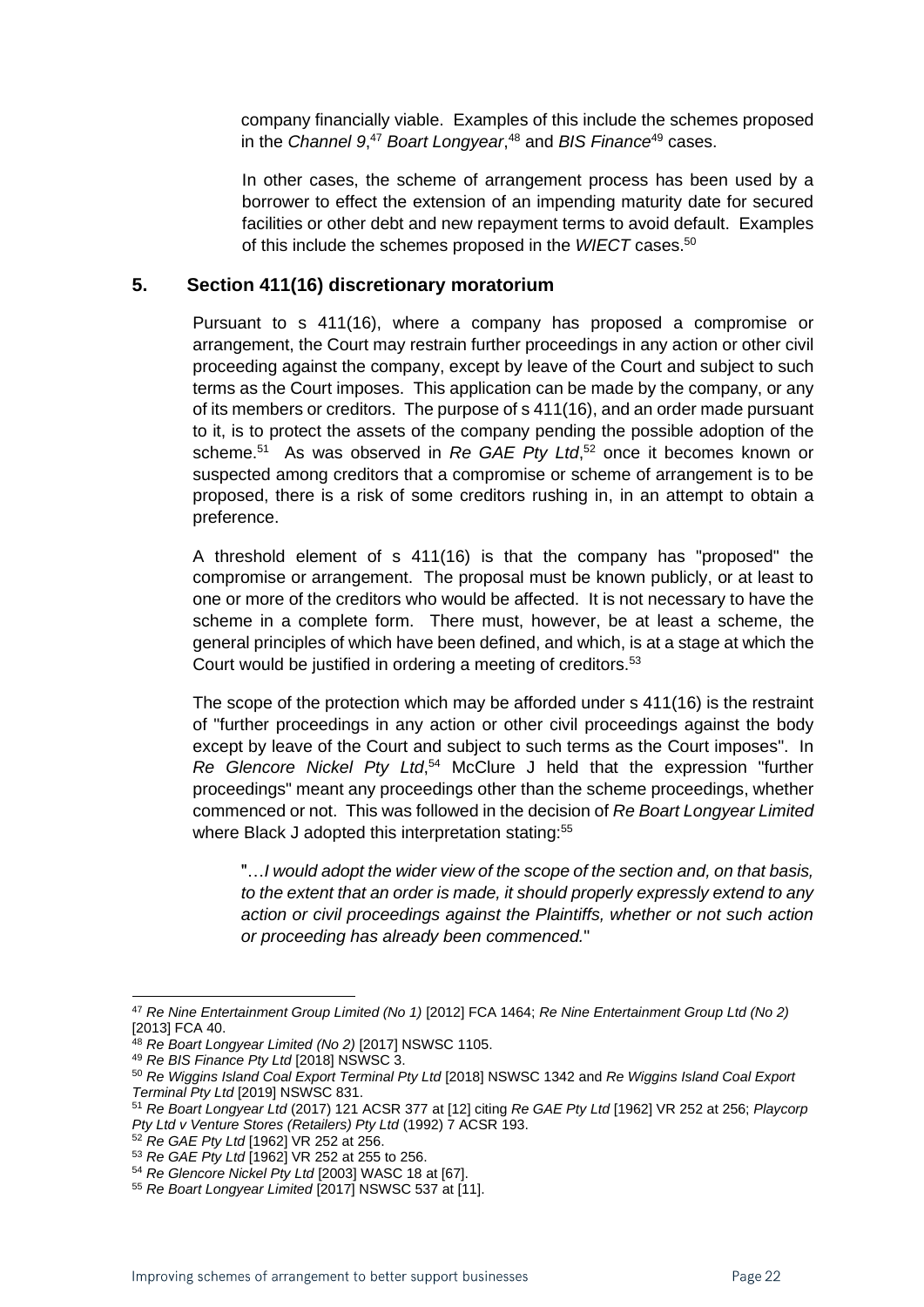In *Re Reid Murray Acceptance Ltd*,<sup>56</sup> which considered a predecessor to s 411,<sup>57</sup> Adam J held that "proceedings" includes extra-judicial proceedings such as the proposed appointment of a receiver under a security.<sup>58</sup> However, the form of legislation considered in that case did not include reference to "other civil" proceedings, and it has been suggested that there is doubt as to whether the protection that maybe afforded under s 411(16) extends to extra-judicial proceedings, such as the enforcement of security by the appointment of a receiver.<sup>59</sup>

#### **6. Sections 415D and 415F stay on enforcing rights**

Section 415D(1) of the Act provides that a right that arises for any reason by express provision of a contract cannot be enforced against a company for:

- (a) the reason that the company, if it is a disclosing entity, has publicly announced that it will be making an application under section 411 for the purpose of avoiding being wound up in insolvency;
- (b) the reason that the company is the subject of an application under s 411;
- (c) the reason that the company is the subject of a compromise or arrangement approved under Part 5.1 as a result of an application under s 411;
- (d) the company's financial position, if the company is the subject of such an announcement, application, compromise or arrangement;
- (e) a reason that, in substance, is contrary to that subsection.

Section 415D(1)(e) also provides that the *Corporations Regulations 2001* (Cth) (**Corporations Regulations**) may prescribe other reasons, but no additional reasons have been prescribed to date.

There are a number of exceptions to the stay of rights listed in the Corporations Regulations<sup>60</sup> and under a Ministerial declaration.<sup>61</sup> These exceptions presumably reflect types of contractual arrangements, and certain types of rights, which as a matter of policy should be excluded from the automatic stay arising under s 415D. Notably this includes the right of a person with security over the whole or substantially the whole of the proposing company's property.<sup>62</sup>

The stay under s 415D starts:

<sup>56</sup> *Re Reid Murray Acceptance Ltd* [1964] VR 82.

<sup>57</sup> The predecessor was in s 181(9) of the *Companies Act 1961* (NSW), which provided "*[w]here no order has been made or resolution passed for the winding up of a company and any such compromise or arrangement*  has been proposed between the company and its creditors or any class of such creditors, the Court may, in *addition to any of its powers, on the application in a summary way of the company or of any member or creditor of the company restrain further proceedings in any action or proceeding against the company except by leave of the Court and subject to such terms as the Court imposes*".

<sup>58</sup> Adam J also held that "further proceedings" meant only proceedings which had already been commenced. This view was subsequently expressly rejected by McClure J in *Re Glencore Nickel Pty Ltd* [2003] WASC 18. <sup>59</sup> See the discussion in O'Donovan, J, '*Company Receivers and Administrators'*, Thomson Reuters at [60.4120].

<sup>60</sup> See *Corporations Regulations 2001* (Cth) r 5.3A.50.

<sup>61</sup> See *Corporations (Stay on Enforcing Certain Rights) Declaration 2018* (Cth).

<sup>62</sup> *Corporations (Stay on Enforcing Certain Rights) Declaration 2018* (Cth) s 6.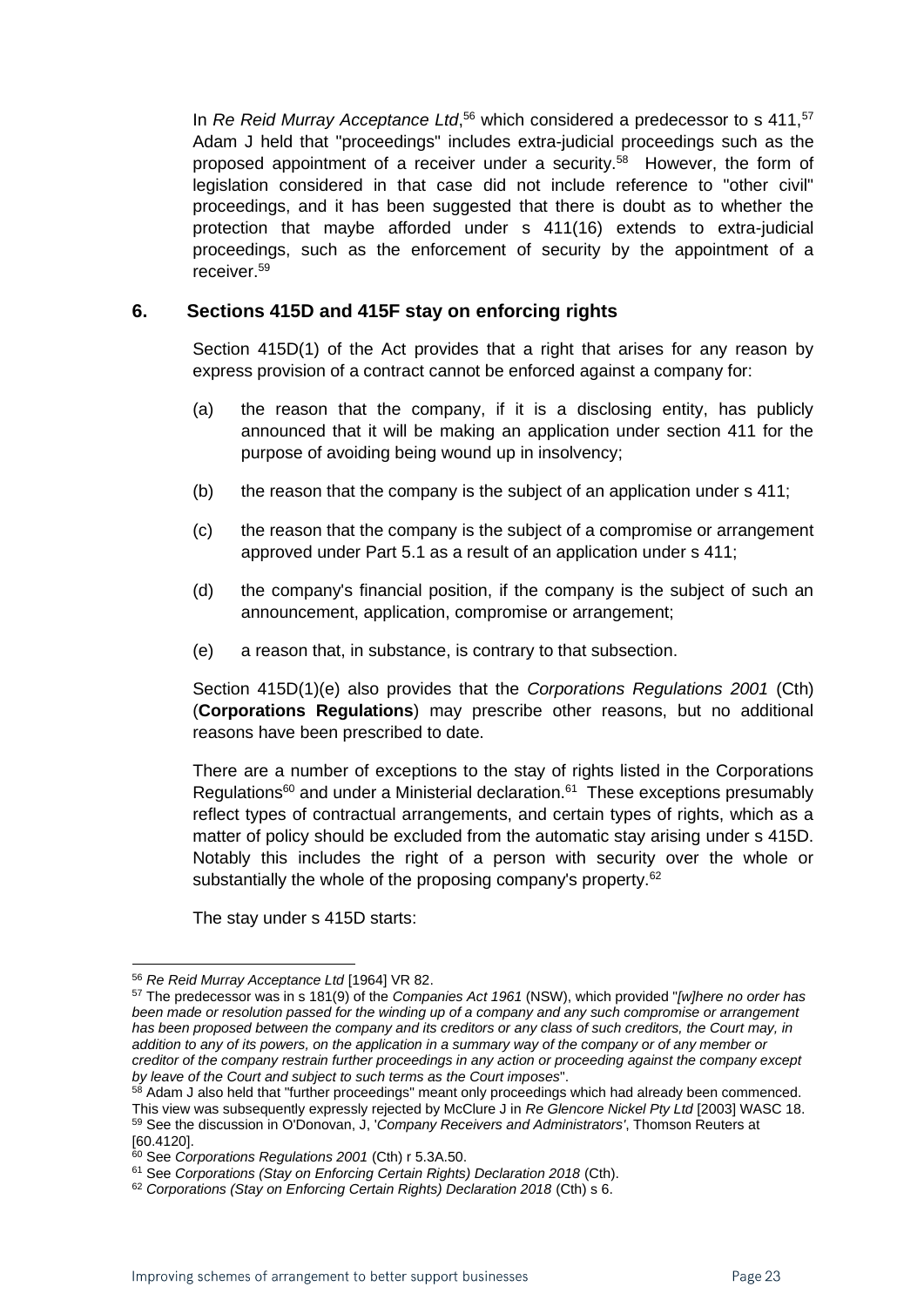- if the company is a disclosing company, when the announcement is made; or
- otherwise, when the application under s 411 is made by the company. $63$

The stay under s 415D ends:

- if the company is a disclosing company and an announcement is made, three months after the announcement was made if the s 411 application has not been made within that period (or a longer period if ordered by the Court);<sup>64</sup>
- when the application under s 411 is withdrawn or when the Court dismisses the application;
- at the end of any compromise or arrangement approved by the Court;
- if the compromise or arrangement ends due to a resolution or order for the company to be bound up, when the company's affidavits have been fully wound up.

Under s 415F, the Court may also order that one or more rights under a contract are enforceable against a company only with leave of the Court and in accordance with any terms made by the Court. The Court may only make the order under s 415F where certain conditions are met, including that the public announcement mentioned above has been made, the s 411 application has been made, or the company is subject to an approved compromise or arrangement. The Court determines how long a stay under s 415F should last having regard to, among other things, the interests of justice.

#### **7. Mortarium in the United Kingdom when proposing schemes of arrangement**

The United Kingdom recently introduced a new moratorium process, known as a Part A1 moratorium. A Part A1 moratorium is an insolvency process that was introduced by the *Corporate Insolvency and Governance Act 2020* (**CIGA 2020**), effective from 26 June 2020. The Part A1 moratorium is not built into the scheme of arrangement or restructuring plan processes used in the United Kingdom. It is a standalone procedure, rather than part of a scheme of arrangement process as such.

Broadly speaking, a company is eligible to use the standalone moratorium where:

(a) the company is incorporated under the *Companies Act 2006* (UK) or they are unregistered but may be wound up under the *Insolvency Act 1986* (UK), and certain overseas companies:<sup>65</sup>

<sup>63</sup> *Corporations Act 2001* (Cth) s 415D(2)(a).

<sup>64</sup> *Corporations Act 2001* (Cth) s 415D(3) allows the Court to order a longer period than the 3 months if satisfied that the longer period is appropriate having regard to the interests of justice.

<sup>65</sup> *Insolvency Act 1986* (UK) s A54.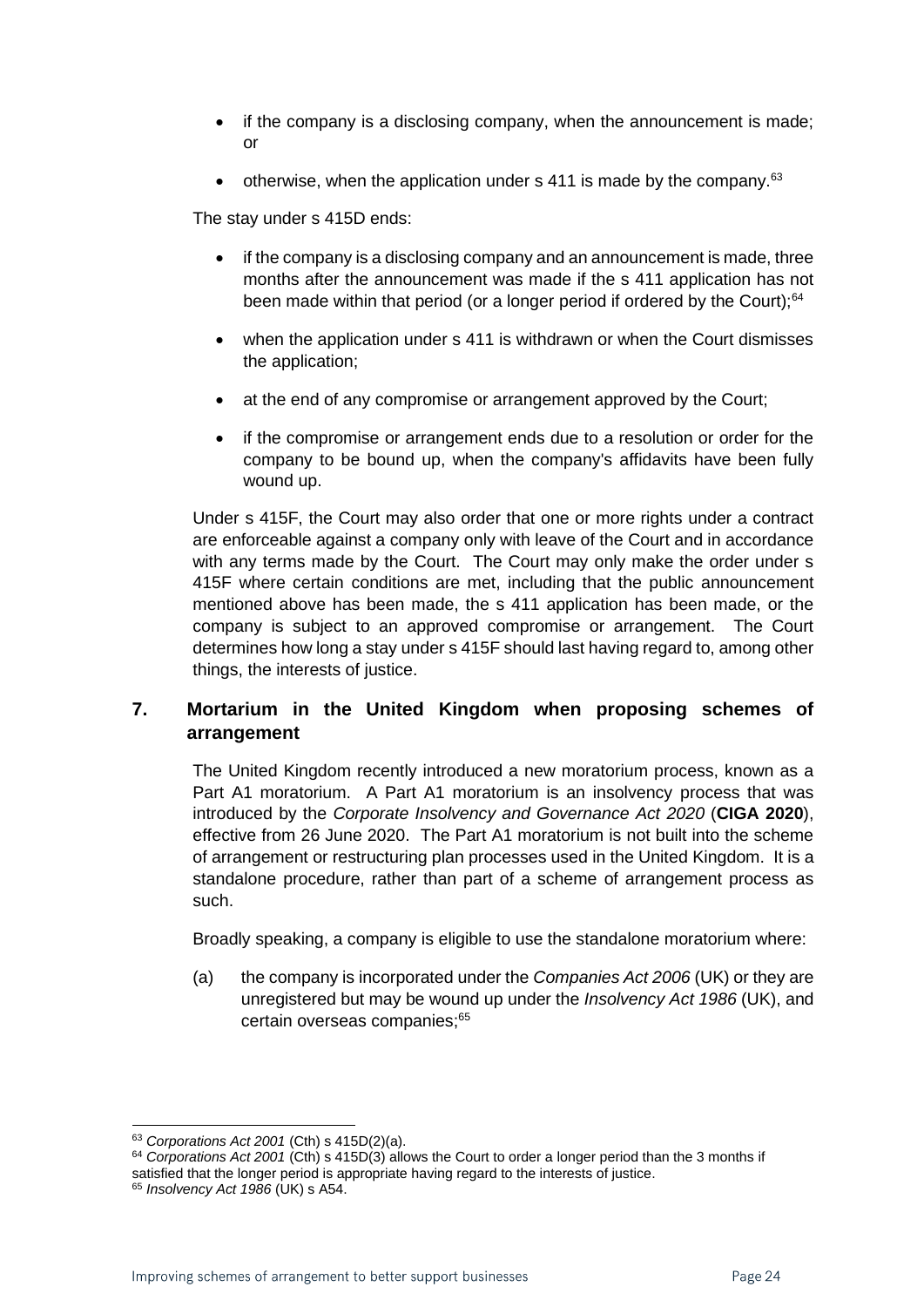- (b) the directors state that the company is, or is likely to become, unable to pay its debts;<sup>66</sup> and
- (c) an insolvency practitioner acting as proposed monitor is of the view that it is likely a moratorium would result in the rescue of the company as a going concern.<sup>67</sup>

The monitor is an insolvency practitioner, who will be an officer of the Court, overseeing the company's affairs during the moratorium.<sup>68</sup> His or her job is to monitor the operation of the moratorium and continue to consider whether it remains likely that the moratorium will result in the rescue of the company as a going concern.<sup>69</sup> In the event the monitor considers no recuse of the company is possible, then the moratorium must end.<sup>70</sup>

A company enters the standalone moratorium in two ways:

- (a) by the directors filing relevant documents at Court (the out-of-court process). $71$  The out-of-court process will usually only be available to a company if it is not subject to an outstanding winding up petition and is not an overseas company.
- (b) by the directors making an application to Court (the in-court process).<sup>72</sup> This will ordinarily be available where there is an outstanding winding up petition or the company is an overseas company.

The moratorium will give companies protection for 20 business days.<sup>73</sup> The protection can be extended for a further 20 business days without consent,<sup>74</sup> or longer with consent of the pre-moratorium creditors or by Court order.<sup>75</sup> It can also be terminated early, such as where the monitor considers that the moratorium is no longer likely to result in the rescue of the company as a going concern, the objective of rescuing the company as a going concern has been reached or the company enters into an insolvency process.<sup>76</sup>

The moratorium will restrict creditors and shareholders from commencing an insolvency process like liquidation and administration.<sup>77</sup> Other restrictions will also apply, like landlords being unable to forfeit without Court permission, security cannot be enforced without Court permission (other than certain financial collateral) and legal processes against the company cannot start or continue without Court permission.<sup>78</sup>

<sup>66</sup> *Insolvency Act 1986* (UK) s A6(1)(d).

<sup>67</sup> *Insolvency Act 1986* (UK) s A6(1)(e).

<sup>68</sup> See *Insolvency Act 1986* (UK) ss A34 and A54(1).

<sup>69</sup> *Insolvency Act 1986* (UK) s A35.

<sup>70</sup> *Insolvency Act 1986* (UK) s A38.

<sup>71</sup> *Insolvency Act 1986* (UK) s A3.

<sup>72</sup> *Insolvency Act 1986* (UK) s A4.

<sup>73</sup> *Insolvency Act 1986* (UK) s A9(2).

<sup>74</sup> *Insolvency Act 1986* (UK) s A10.

<sup>75</sup> *Insolvency Act 1986* (UK) ss A11 and A13.

<sup>76</sup> *Insolvency Act 1986* (UK) ss A38 and A16.

<sup>77</sup> *Insolvency Act 1986* (UK) ss A20 and A24.

<sup>78</sup> *Insolvency Act 1986* (UK) s A21.